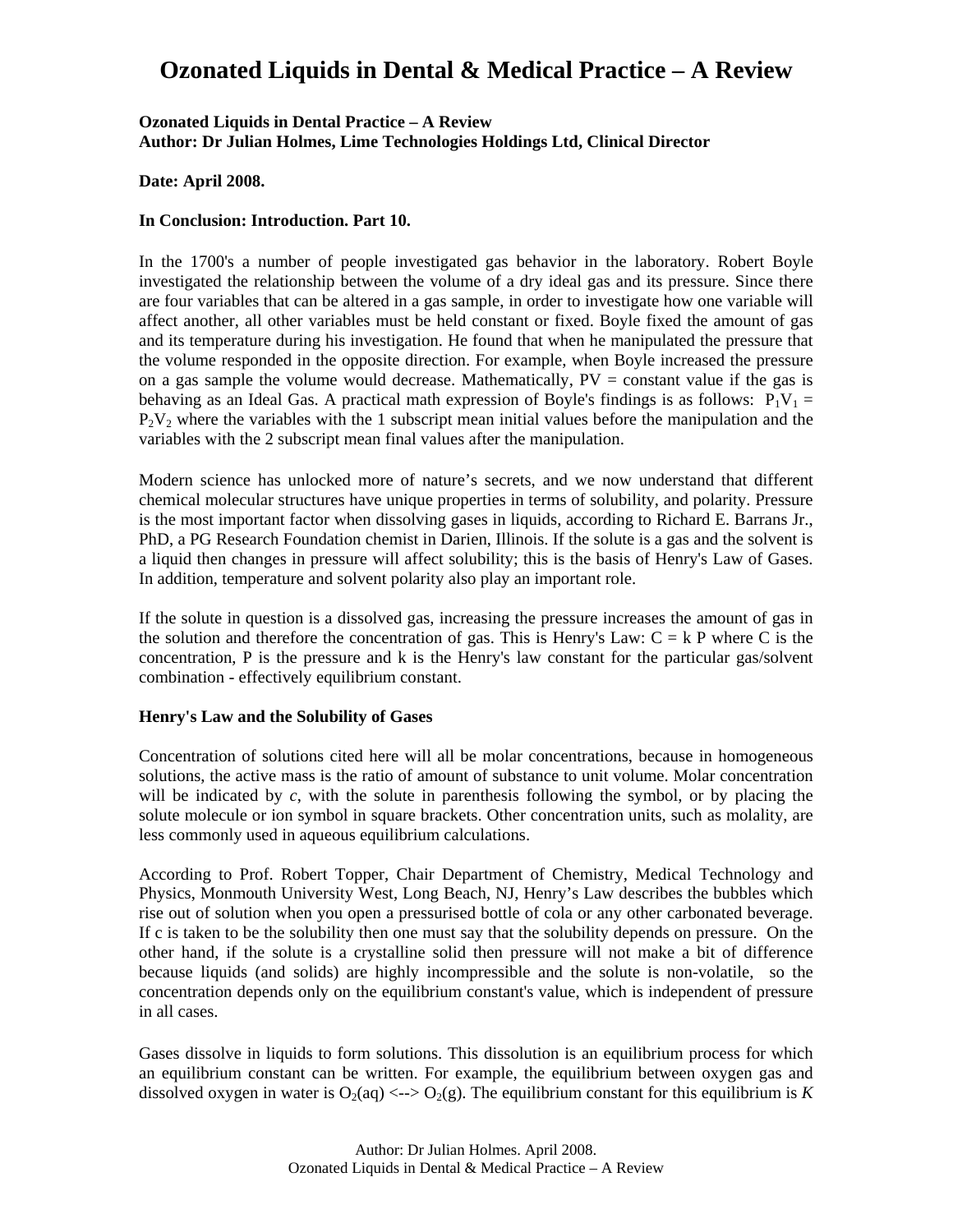$= p(O_2)/c(O_2)$ . The form of the equilibrium constant shows that the concentration of a solute gas in a solution is directly proportional to the partial pressure of that gas above the solution. This statement, known as Henry's law, was first proposed in 1800 by J.W. Henry as an empirical law well before the development of our modern ideas of chemical equilibrium.

Stating the pressure-concentration ratio as an equation and use of the usual modern symbol for the Henry's law constant on a concentration basis,  $K_c$ , gives the following form of Henry's law:

$$
p=K_{\rm c}c
$$

In this form  $p$  is the partial pressure of the gas,  $c$  is its molar concentration, and  $Kc$  is the Henry's law constant on the molar concentration scale. Henry's law is found to be an accurate description of the behavior of gases dissolving in liquids when concentrations and partial pressures are reasonably low. As concentrations and partial pressures increase, deviations from Henry's law become noticeable. This behavior is very similar to the behavior of gases, which are found to deviate from the ideal gas law as pressures increase and temperatures decrease. For this reason, solutions which are found to obey Henry's law are sometimes called ideal dilute solutions.

Values of the Henry's law constants for many gases in many different solvents have been measured and these constants can be downloaded from the www or found in chemical tables. The solubility of a gas in a liquid depends on temperature, the partial pressure of the gas over the liquid, the nature of the solvent and the nature of the gas. The most common solvent is water.

Gas solubility is always limited by the equilibrium between the gas and a saturated solution of the gas. The dissolved gas will always follow Henry's law.

The concentration of dissolved gas depends on the partial pressure of the gas. The partial pressure controls the number of gas molecule collisions with the surface of the solution. If the partial pressure is doubled the number of collisions with the surface will double. The increased number of collisions produces more dissolved gas or higher gas concentration.

The illustration shows that if the pressure is doubled then the concentration of dissolved gas will double.

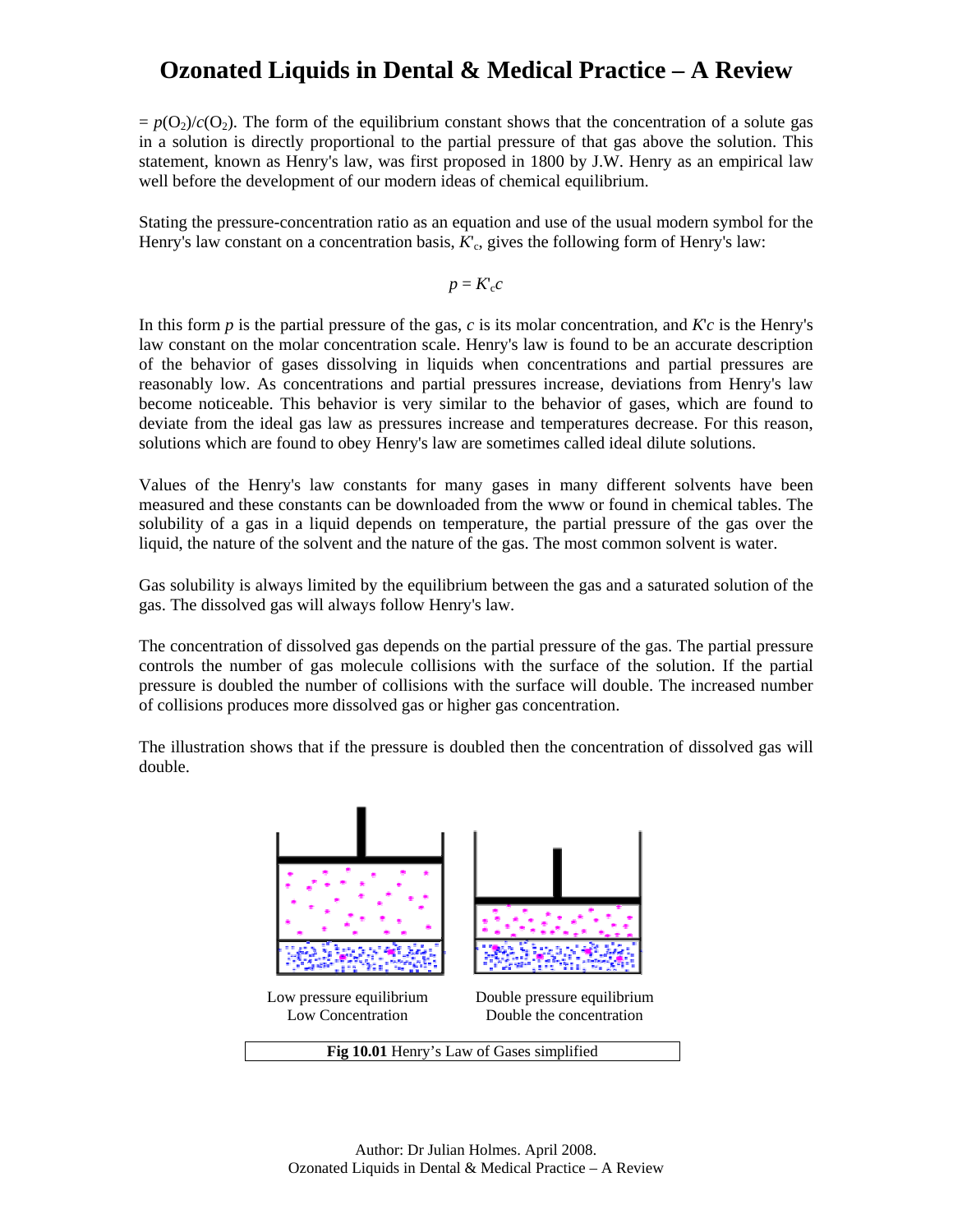The dissolving process for gases is an equilibrium. The solubility of a gas depends directly on the gas pressure. The number of molecules leaving the gas phase to enter the solution equals the number of gas molecules leaving the solution. If the temperature stays constant increasing the pressure will increase the amount of dissolved gas.

 $O_2(g) \leq -\frac{1}{2}O_2(aq)$ 

Gas Solubility << Gas Partial Pressure

 $P_{\alpha\alpha\beta}$  = kC at constant T

 $P_{\alpha\alpha\beta}$  = kC at constant T

The Henry's law constant "k" is different for every gas, temperature and solvent. The units on "k" depend on the units used for concentration and pressure.

The value for "k" is the same for the same temperature, gas and solvent. This means the concentration to pressure ratio is the same when pressures change. The following equation can be used to relate pressure and concentration changes.

$$
\frac{C_1}{P_1} = \frac{C_2}{P_2}
$$

#### **Example 1:**

The concentration of dissolved oxygen is 0.44g / 100 mL solution. The partial pressure of oxygen is 150 mm Hg. What is the predicted concentration if the partial pressure for oxygen is 56 mm Hg?

Solution:

$$
\frac{C_1}{P_1} = \frac{C_2}{P_2}
$$

 $P_1 = 150$  mm Hg $C_1 = 0.44$  g O<sub>2</sub>/100 mL solution

 $P_2 = 56$  mm Hg  $C_2 = ?$ 

 $\frac{0.44 \text{ g O}_2}{150 \text{ mm Hg}} = \frac{C_2}{56 \text{ mm Hg}}$ 

 $C_2 = (56 \text{ mm-Hg}) \left( \frac{0.44 \text{ g O}_2 / 100 \text{ mL solution}}{150 \text{ mm-Hg}} \right)$ <br> $C_2 = 0.15 \text{ g O}_2 / 100 \text{ mL solution}$ 

(Referenced from R. Sander (1999) Compilation of Henry's Law Constants for Inorganic and Organic Species of Potential Importance in Environmental Chemistry (Version 3) http://www.mpch-mainz.mpg.de/~sander/res/henry.html)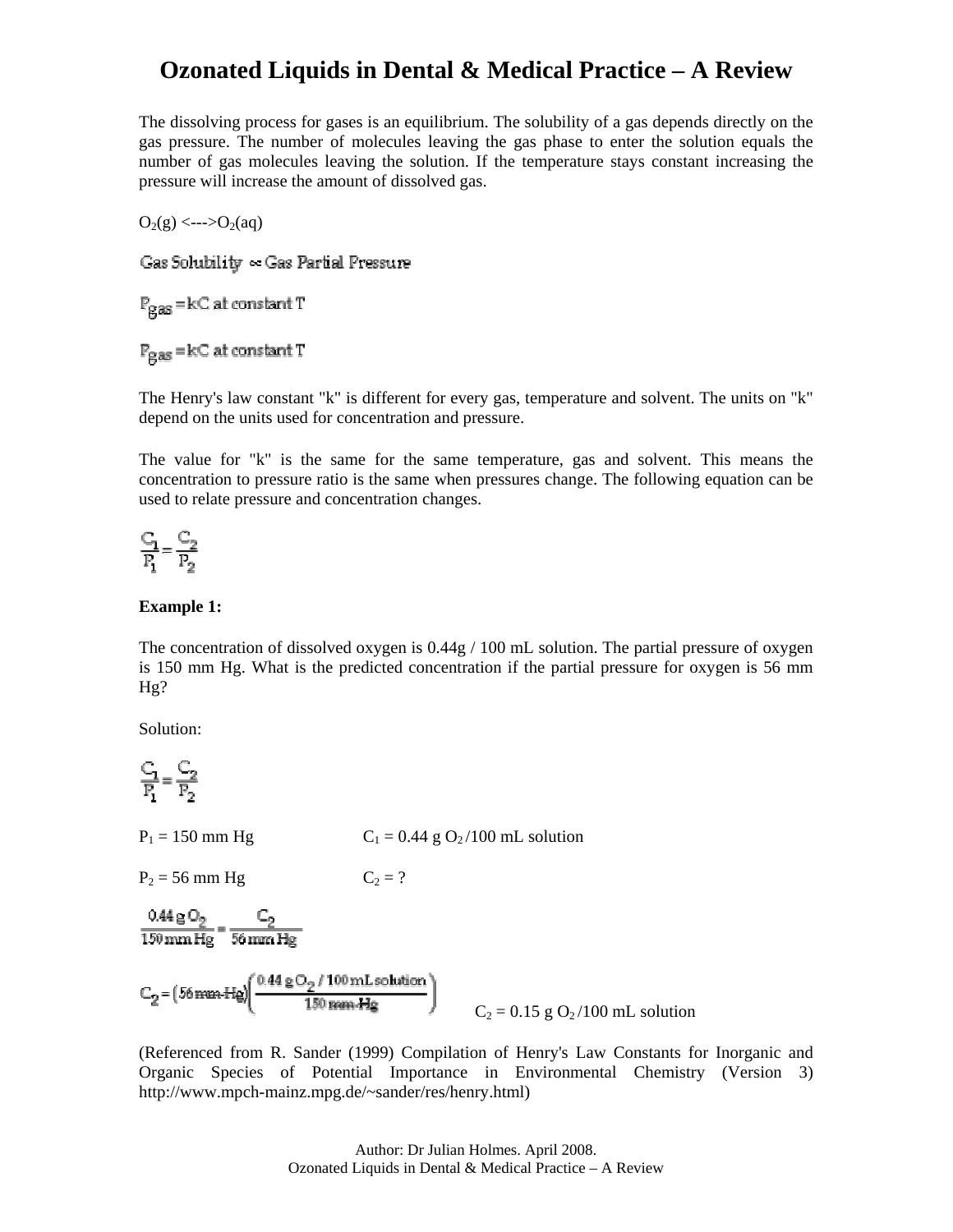The inverse of the Henry's law constant, multiplied by the partial pressure of the gas above the solution, is the molar solubility of the gas. Thus oxygen at one atmosphere would have a molar solubility of  $(1/756.7)$ mol/litre or 1.32 mmol/litre.

### **xample 2. E**

The amount of oxygen dissolved in air-saturated water under normal atmospheric conditions at  $25^{\circ}$ C can be calculated as follows.

Normal atmospheric conditions are 20.948 mole per cent oxygen, which makes the partial pressure of oxygen 0.20948 atm or 20.67 kPa.

Using Henry's law, the concentration of oxygen is  $0.20948$  atm/ $(756.7$  atm/ $(mol/litre))$  which is  $2.768 \times 10^{-4}$  mol/litre or 0.2768 mmol/litre.

of boiled or distilled water to a fish tank will cause the fish to die of suffocation unless the water has been allowed to re-aerate before addition. The value of the Henry's law constant is found to be temperature dependent. The value generally increases with increasing temperature. As a consequence, the solubility of gases generally decreases with increasing temperature. One example of this can be seen when water is heated on a stove. The gas bubbles which appear on the sides of the pan well below the boiling point of water are bubbles of air, which is evolved when water which was air-saturated at lower temperatures is heated and the amount of air which it can contain (the molar solubility of air) decreases. Addition

negative, which is to say the reaction is exothermic. As a consequence, increasing the temperature leads to gas evolution. The decrease in solubility of gases with increasing temperature is an example of the operation of Le Chatelier's principle. The heat or enthalpy change of the dissolution reaction of most gases is

ttp://www.psigate.ac.uk/newsite/reference/plambeck/chem2/p01182.htm) h (Reproduced from James A. Plambeck (Jim.Plambeck@ualberta.ca). 1996,

#### Dentistry in the 'Real World'.

and Dr Julian Holmes in their series of presentations on 'Ozone - The Modern Management Of Caries'. General Dental Practitioner's around the world are super efficient at 'drilling and filling', or 'amputation therapies'. The term 'amputation therapies' was coined by Professor Edward Lynch

more extensive and costly treatment options in the future, and potentially leads to dentition loss. Taken across the world, this is a massive number of patients entering 'the repeat restorative cycle' This term was coined by Edward Lynch, Julian Holmes & others in 'Ozone – The Revolution In Dentistry, Quintessence 2004. The repeat restoration cycle is cavity preparation by substrate removal, restorative repair with filling materials. This most common form of treatment results in

but there remain large areas of the United Kingdom where dental diseases are out of control and continue to pose a major public health problem. Dental surveys of oral health in the United Kingdom have revealed a reduction in the incidence and prevalence of dental caries in certain age groups (*Nunn et al 2000*). This is a positive finding,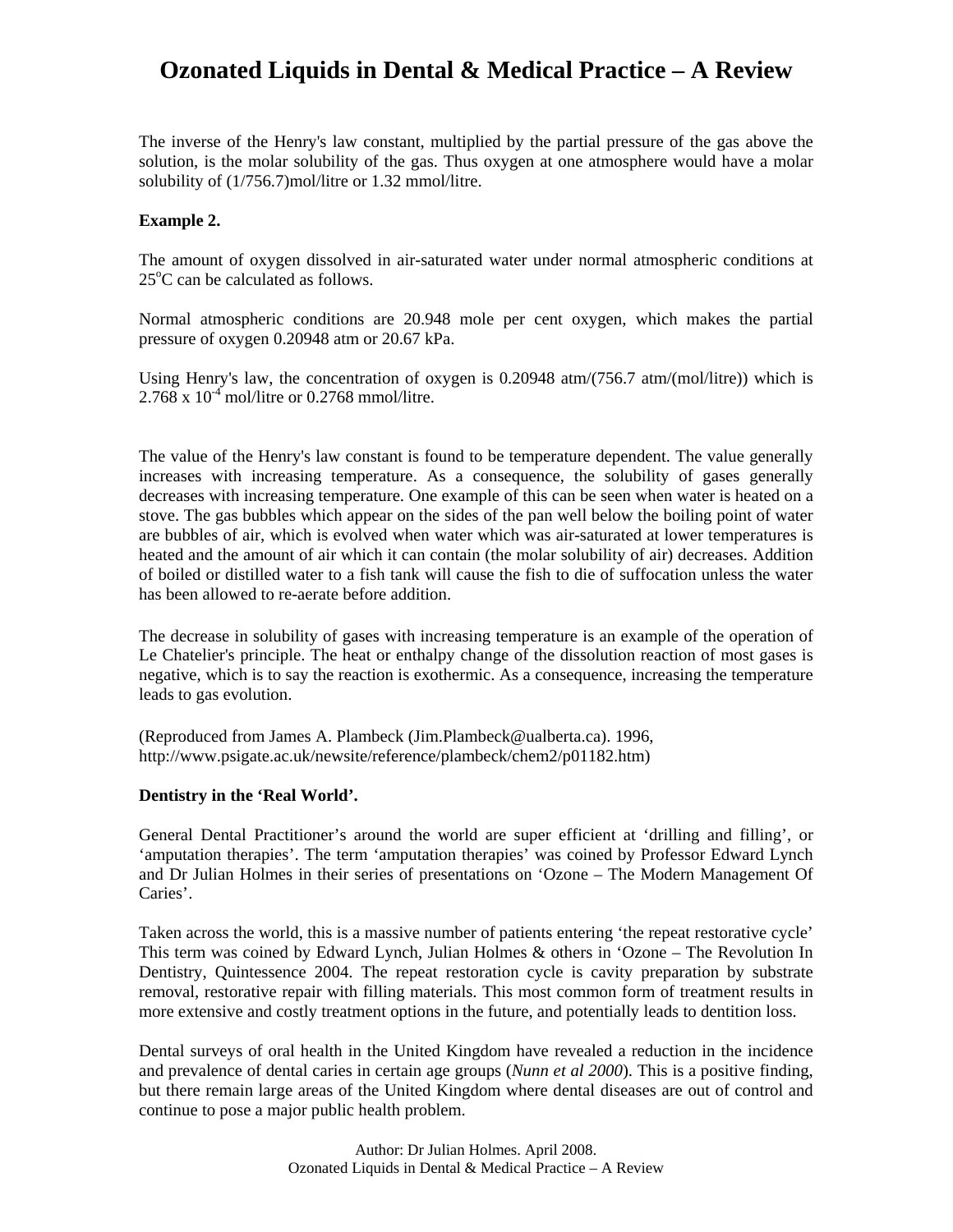Parts of Wales and Ireland for example are known to have some of the worst dental health in Europe. Dental fear and phobia are closely associated where dental disease frequently occurs. Ignorance and lack of dental health, diets rich in refined carbohydrates, sugar loaded soft drinks and consumption of great amounts of sticky treats are the norm in those areas: this is often linked to the poorer socio-economical groups and communities. The perception that health is expensive does not seem to dissuade these population groups from having a higher spend on tobacco and fast foods, despite the well publicised health risks. Even schools in these areas ignore the health hazards of disease by allowing vending machines to be placed on their premises. The growing body of evidence to suggest the carbonation products in sodas could be associated with gastrointestinal problems will hopefully start to limit its expansion into a population group that is naïve and prone to commercial marketing.

ulcerative gingivitis, pulpitis and broken down teeth, as well as fear and phobia towards dental treatment are common. General dental practitioners working within these areas come into contact with patients of all ages with staggering levels of dental disease. Acute dento-alveolar abscesses, acute necrotising

There are two models that help to explain the observed development of decay in dental tissues:

in the bone. These lesions are easily detected visually or mechanically using a probe and radiography. 1. The first is the old model of caries: this describes caries as the loss of dental tissues as a process proceeding from the tooth's outer surface to the centre, creating a crater in the hard tissues. If left untreated, these lesions proceed towards the blood supply system, and would lead to an infection

the dentinal tubular structure. The lesion spreads into an "anchor" or "fishing hook" shape when seen on histological sections. 2. In second model, caries starts at the enamel dentin junction (EDJ), as the consequence of bacterial penetration and colonisation via fissures, pores and fractures in the enamel surface of the tooth, which appears untouched. Demineralisation and proteolysis proceed into dentine following

ecological niche of acid producing microorganisms when they are fed fermentable carbohydrates. If left untreated, caries triggers enamel destruction and infection of the tooth pulp tissue. Caries is now recognised as an infection. This new discovery opens the door to different techniques to control it, especially as we now see caries as a cyclical process fuelled by a specific localised

The early lesions described above are difficult to diagnose:

- 1. Visually, as no or little evidence appears on the outer enamel surface except for pits and fissure stains.
- 2. Mechanically, as no macroscopic alteration in the enamel structure is present.
- 3. Radiographically (*Christensen 1996, Lussi 1993*) as a limited amount of minerals are lost, and radiographic evidence occurs only in later stages where the area of demineralisation may be 2-4 mm into the dentine beyond the EDJ.

Whatever the pathogenesis of this new caries model is, new diagnostic techniques need to be found to detect and evaluate these lesions. Visual magnification, with the aid of dyes, laser induced fluorescence, and chemical reactions to bacterial metabolites are the main tools that can be used clinically. These diagnostic methods differ from the classical visual, tactile and radiographic procedures because they do not look for the loss of tissue. Instead, the modern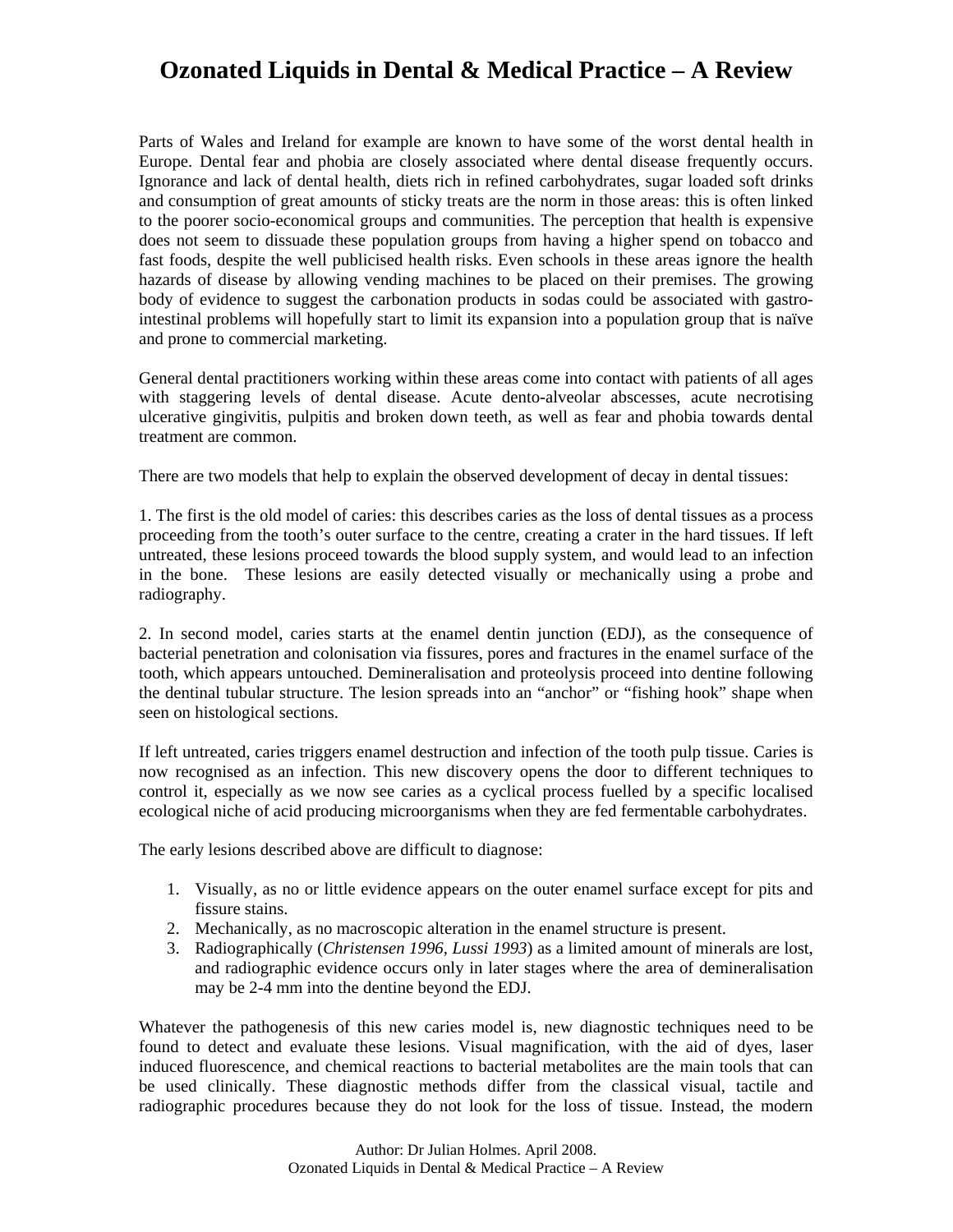diagnostic tools aim to trace the metabolic processes involved. Specificity and sensitivity of such methods allow a very early detection in metabolic changes (*Anusavice 2000, Attrill 2001, Lussi 1993, Lussi et al 2001, Paterson et al 1991, Pinelli 2002*). It is now possible to detect the first stages of demineralisation with diagnostic tools such as the DIAGNOdent (KaVo GmbH, Germany)

of infected and necrotic tissues, and prosthetic replacement when possible and where available to reintegrate loss of function and ensure protection. Any further process, which involves irreversible tissue destruction, can only be described in terms of impairment, disability and handicap. Any later diagnosis is the naturalistic observation of the absence of self-regenerative resources, and possibly a failure on the clinician's part to correctly diagnose with modern diagnostic tools. At this stage, the only possible intervention is amputation

in the majority of cases. Fillings are very small and consequently longer lasting (*Christensen 999*). *1* One of the benefits of early diagnosis is the rising of a new dental science, called minimally invasive dentistry, although Dr Julian Holmes and Professor Edward Lynch now feel that the new standard of care for the  $21<sup>st</sup>$  Century should be termed "micro-invasive dentistry" (*Holmes*  $\&$ *Lynch, in 'Ozone – The Modern Management Of Caries, a jointly produced lecture series*). This new science and art still performs amputations, but due to early detection, they are very, very small cavities. Procedures are quick, no or little pain is caused and no local anaesthesia required

natural host defence in a short period of time and with long lasting effects. Therefore, dental caries can be redefined as a reversible metabolic process. The ideal treatment has two objectives: arresting any microbial metabolism and boosting the

perceives that dental care is unaffordable) experiences dental decay as a result of factors that allow demineralisation and infection, start to predominate. Research has shown that fluoride only partially fulfils these requirements, and so do other disinfectants and antibiotics. Fluoride's effects take a long period of time to establish protection, and these effects may be more significant in the old caries model rather than the new model of caries. New data suggests that fluoride merely delays the onset of caries. An example of this would be when the subject moves out of the family and home-care environment. In this case oral hygiene may become worse, and the dental-juvenile-adult (DJA - a term coined by Dr Julian Holmes to describe the young adult who leaves home, falls outside 'maternal protection', and

still receive at dental schools around the world today, and is practiced by the vast majority of dentists around the world. Up to the present, it the wide belief was that dental caries is an infective process and the only real 'treatment' option was the cutting away, or 'amputation', of all diseased tissue and its replacement with some form of restorative material. This is the teaching that most dental students

This invasive process involves needles, injections and drills. It is a highly stressful treatment for everyone concerned. This amputation approach has not changed for over 100 years. There is evidence from Egyptian times that dental care was more holistic and less invasive then, than is the norm some 3000 years later. What has improved in recent years is the general dental practitioner's understanding of the carious disease process. The prevention movement established in the 1970's attempted to educate people that the real treatment of the disease is centred on changing the diet and in improving plaque control combined with the use of fluoride containing products. It is known that people are highly resistant to accepting messages of good health education and effecting change through these messages. Some general dental practitioners do not put enough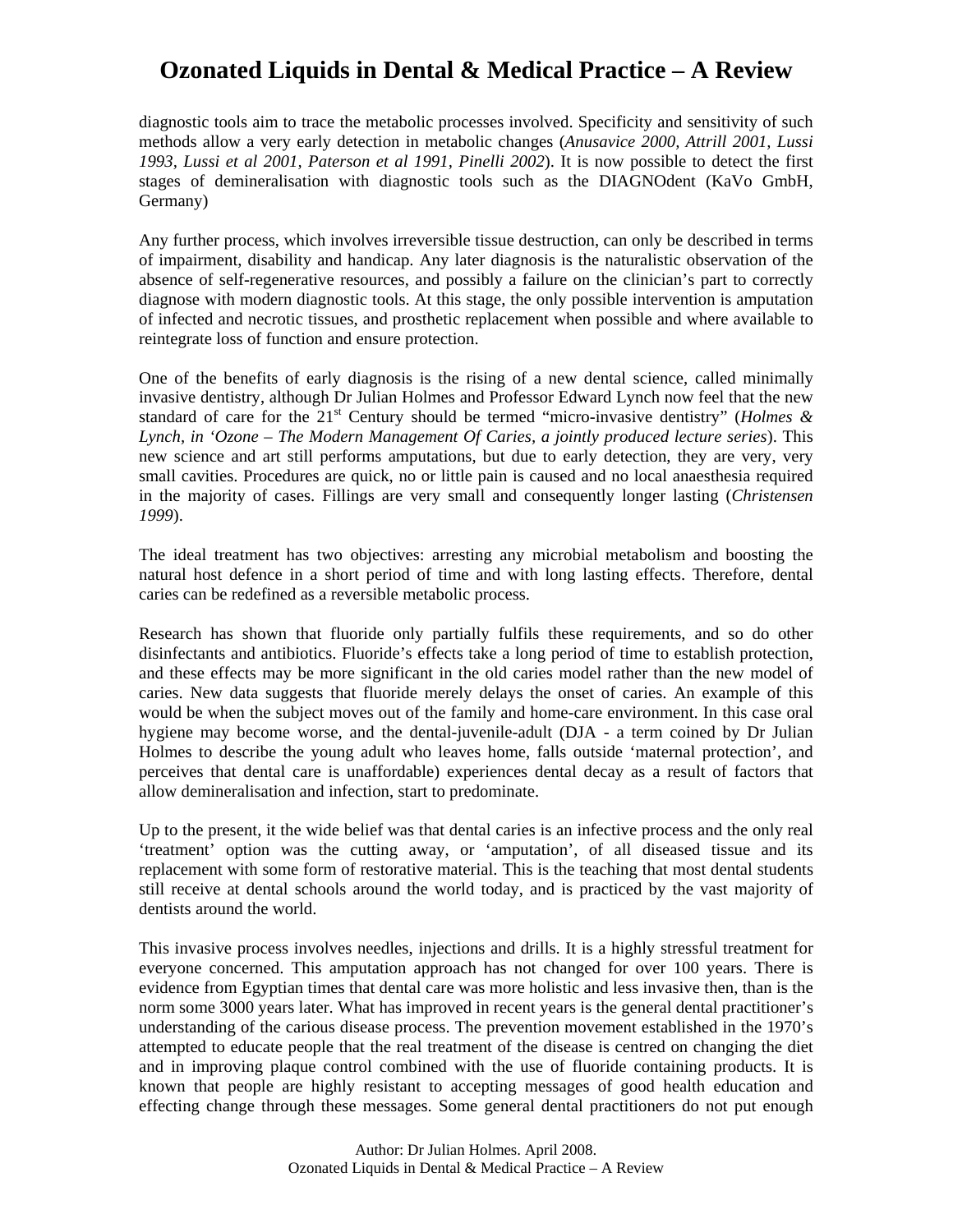effort into presenting convincing dental health education to their patients, neither is the average dental practitioner well trained to do so. Sitting in a dental surgery, surrounded by the tools of drilling and filling, some patients fail to understand what the hard working dentist tells them! They may feel intimidated, uncomfortable and sceptical because they may not be well informed. The well educated and qualified dental practitioner is for the most part a highly skilled and adept practitioner of tissue amputation, and generally does not make a good educator.

and the practice team will not have to cope with a waiting room full of anxious patients any longer. The best option to avoid such stress and discomfort is for the practitioner to adopt a minimal invasive dentistry philosophy. Minimally invasive dentistry has advantages for the patient and general dental practitioner. Many techniques however still involve the physical removal of tissue before the final restoration is put into place. The ideal treatment solution is the simple removal of the cause of the disease with no associated loss of sound tissue and no associated physical discomfort for the patient. This is now available with recent advances in the field of ozone treatment *(Baysan et al 2000, Baysan 2002, Baysan & Lynch 2004, Baysan et al 2004, Baysan et al 2001, Baysan & Lynch 2001, Holmes 2003, Lynch 2003, Abu-Naba'a, 2003, Abu-Salem 2004, Domingo & Holmes 2004, Holmes 2004*). For the first time, the general dental practitioner can break the vicious circle of restorative dentistry, as it would appear that it is no longer necessary to place the initial restoration that will require eventual replacement and subsequent re-treatment. By breaking this cyclic destruction, the patient enters into a treatment pattern that is less frightening, simpler, quicker and more efficient. For the general dental practitioner, this treatment technique is simple. It provides greater efficacy for the dental practice, it is profitable (*Domingo et al 2004*),

air abrasion, or with hand instruments (ART) when used in conjunction with caries removing liquids and gels (e.g. Carisolv). Another advantage of the ozone treatment is that patients accept it willingly. In the past, continual advances in both materials science and treatment methods have brought outstanding benefits for our patients in terms of simplicity of the treatment. Successful dentine bonding systems have obviated the need for the design of the "Black" retentive cavity in most cases and hence dramatically reduced the use of the air turbine to design what may be termed as classical 'amputation cavities'. Modern bonding systems have allowed the general dental practitioner to concentrate almost exclusively on the removal of carious tissue while retaining as much sound hard tissue as possible. This was the first step towards the minimally invasive approach now advocated. However this carious tissue has still to be removed whether by use of the handpiece,

perception of dental treatments (*Domingo et at 2003*, *Freeman*, *Holmes and Lynch in 'Ozone – Fhe Revolution in Dentistry': p287-294*). Ozone treatment of dental caries removes the requirement for physical removal of infected tissue as remineralisation, not amputation, of carious dentine is promoted. The benefits to patients are therefore obvious. Most patients are scared and nervousness arises from their understanding that the hand piece may be an unpleasant and traumatic experience. Combined with the requirement for local anaesthesia, the fear has lead to the universally accepted misconception that the visit to the dentist is unpleasant. By using ozone treatment, general dental practitioners are now capable of alleviating those concerns of both the patient and their cares, and improving the public's

and are particularly motivated towards oral hygiene and dietary control when they realise that by Nonetheless, there are still situations where treatment will follow more classical lines. General dental practitioners offer treatment of a wide variety without the need for local anaesthesia or drilling, and they are now able to treat many lesions in a short period of time. This procedure is entirely painless and atraumatic. Experience has shown that patients are delighted after treatment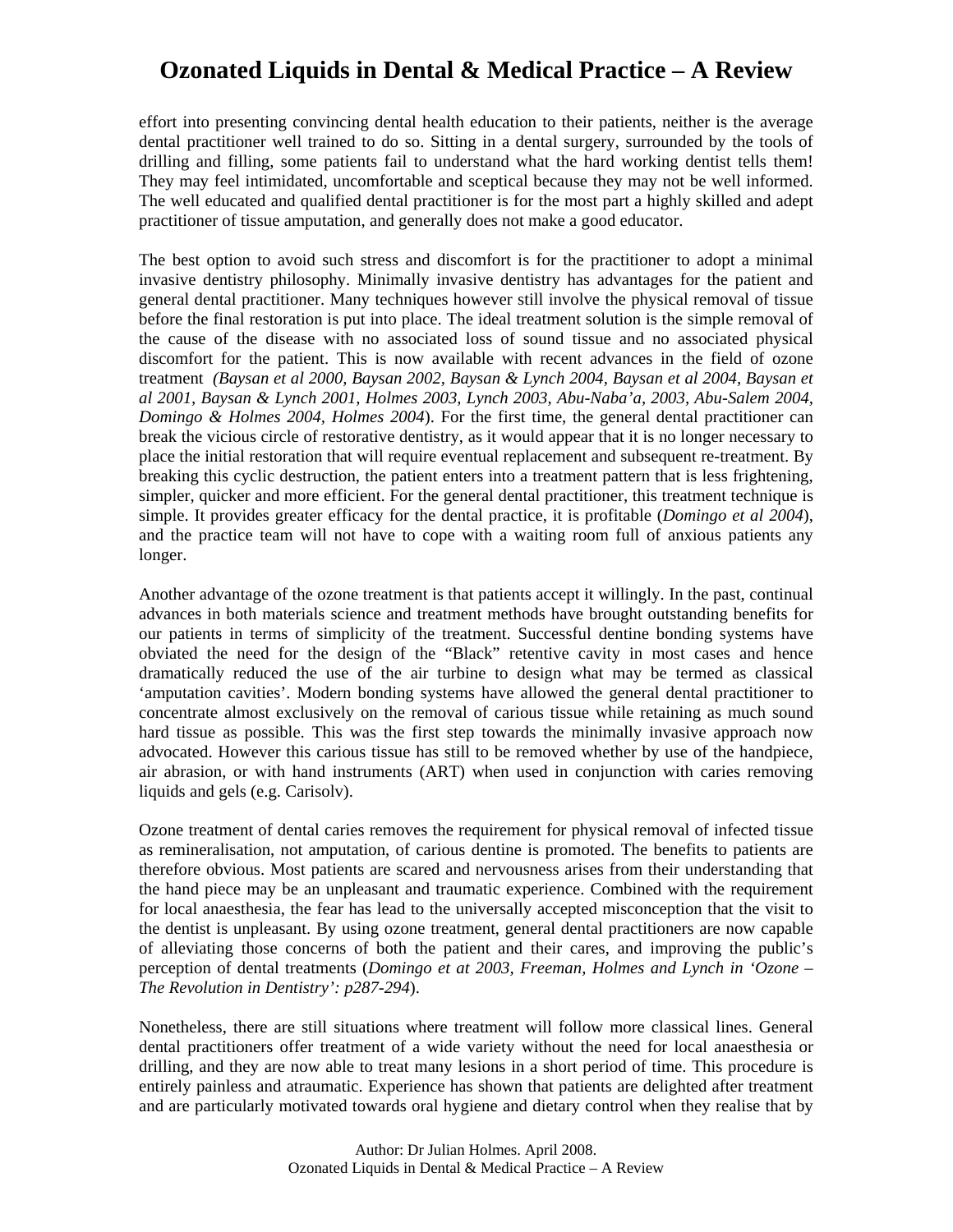improving and concentrating on these areas they can avoid the local anaesthesia/drill approach. Patient acceptance is therefore virtually universal.

The integration of the ozone treatment has altered the general practitioner's approach to the treatment of his or her patients in numerous ways and many thousands of dentists in Europe have already treated tens of millions of their patients' teeth using ozone. General dental practitioners have completely reassessed their diagnostic detection criteria of dental caries and treatment of the carious lesion. The dental probe is no longer of any use for fissure caries diagnosis. Consequently, examination should now be aided by the use of a digital intra oral camera combined with selective use of the DIAGNOdent. Some dental practitioners have suggested that air abrasion should also be used as part of this diagnostic stage, as unless the organic plug is removed, it is impossible to visualise or diagnose what is occurring in the deeper part of the fissure pattern (*Holmes 1994*).

This has several advantages to the examination appointment: It is simple and without trauma for patients. It also involves the patient in their examination in what is called 'Co-Diagnosis' (*Holmes 1994*). Dental surgeons see a dramatically increased awareness of oral health care for this reason. This in return helps explain the problems that may arise, and allows the patient to co-operate in the diagnosis and their treatment planning. From the clinicians point of view the advantages of intra oral imaging cannot be stressed enough. Images of the dentition can be magnified many times to assist in diagnosing. The enlarged direct vision of the region being examined on the monitor is an essential adjunct to the direct vision intra orally (*Holmes 1995*).

This imaging combined with the use of the DIAGNOdent in areas where caries may be suspected results in an extremely thorough and meticulous examination and provides general dental practitioners with a quantitative assessment of any disease process present. Explaining to the patient what is required for treatment is very simple. Images can be shown on a TV screen and the DIAGNOdent reading explained. This serves to additionally enhance the patients' confidence and education in oral hygiene and a healthy diet. Finally, these images can be stored with cross reference to the patients' notes for later use if necessary.

Following this examination, records are made of any positive DIAGNOdent readings and the particular teeth these are related to. This concept of 'Caries Mapping' can then be used as part of a wider 'risk assessment', and to establish potential treatment needs. Treatment options can be explained to the patient and ozone treatment recommended where indicated. Images can be saved via the intra oral camera of the teeth to be treated, annotations made on the images about the lesion, appearance, etc and ozone is applied. There is rarely any requirement to make further appointments for the patient apart from the ozone review visits.

Hence the provision of ozone treatment is extremely time efficient, something which is valuable to clinician and patient alike. The patient's visit to the surgery is completely painless and atraumatic and they leave well informed and educated on both the reasons for treatment and what is required for a successful outcome. In addition to these factors, GDP's can look at the effects of the employment of ozone treatment on the dental profession as dentists. GDP's naturally subject themselves to a degree of stress as GDP's all desire to provide patients with pain free treatment as efficiently as possible.

Using ozone treatment as the primary approach to the treatment of most dental caries removes most potential stressors. There is no local anaesthesia to give, usually no use of the drill or packing of restorative material. The time spent on providing the actual treatment is also minimal in the extreme. GDP's can therefore provide the most modern and most natural treatment available to their patients without fear that they may cause any physical or mental trauma – all the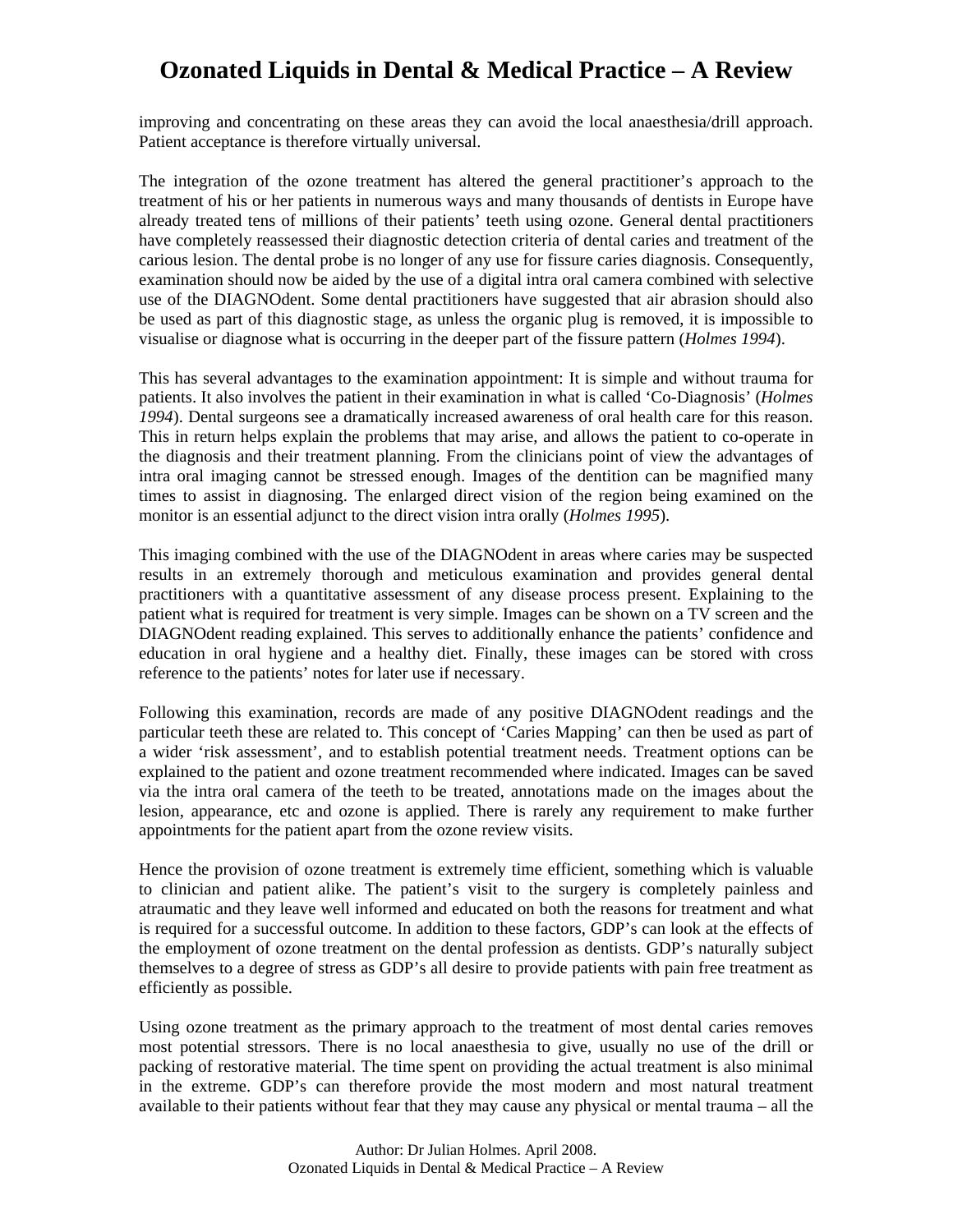potential sources of stress for the surgeon in restorative treatment of the carious lesion are removed and yet GDP's are providing the very best in dental care.

Over the previous pages the concept of alternative strategies for the treatment of infection have been introduced. The 'drill and fill method' has shown to belong to the  $20<sup>th</sup>$  Century. Ozone treatment provides a modern pharmaceutical method to treat and eliminate infections of both hard and soft tissues. It has an important part to play in the at-home phase of patient care. The concept of 'Gums of Steel' as propounded by Dr Chris Kammer in Madison, WI USA will have a profound impact into at-home health care in the 21<sup>st</sup> Century.

Ozone therapy provides a treatment with benefits for dental patients of all ages. It is applicable to a wide range of conditions of the intra-oral hard and soft tissues. The treatment of carious lesions is effective and much more acceptable for the patient than the "drill and fill" method. This makes it especially attractive to younger patients, who are often scared of the "drilling". For the elderly people with medical problems, that can complicate conventional dental treatment, the ozone treatment is also easier and more efficient. The treatment is simple, completely safe and often eliminates the need to introduce potentially toxic restorative materials.

Patients are happy after the uncomplicated ozone treatment and their enthusiasm could create a 'buzz' in the local community. The more patients know about the ozone treatment, the more benefits it will bring to the community. Anything that can help slow down dental decay, treat caries and eliminate the fear of dentists is welcome nowadays. The ozone users' experiences have shown that the ozone concept enhances the general dentist's ability to talk to patients who rapidly understand the new method. It seems to stimulate their interest. The therapy has also proven be a financial asset within the dental practice.

The precision of treatment consists of the high oxidative action on substrates and microorganisms. The treatment is supported by the very rapid kinetics of ozone oxidative reactions, and by the long lasting effects of remineralisation.

Hundreds of clinical and laboratory studies on non invasive ozone treatment in oral and dental pathologies are either completed or are underway, filling the gap between the naturalistic observations and the comprehension of these complex mechanisms and pathways. The dental community is increasingly sharing the awareness that ozone indicates new preventive and therapeutic possibilities, which have never been achieved before and allows a new vision, which complies with needs and demands of the public for non-invasive and effective preventive dental care.

From a public health point of view, with dental caries being such a problem in large areas of the world and with such a shortage of clinicians in some parts of the UK and Europe, the ozone therapy has a major part to play in the prevention and treatment of dental caries. Dental ozone units and the DIAGNOdent are portable and it is possible to envisage units being used with great effect in dental practices and community clinics, as well as during domiciliary visits to patients' homes. It takes so little time to treat several teeth that it is possible to help many more patients compared to conventional treatment. Dental hygienists and therapists are ideally suited to providing the treatment for all categories of patients. Members of the "Dental Team" could be easily trained to provide treatment to large numbers of Patients in the developing world.

However, the dental profession may need to return to the basic concepts of a preventative approach. The diagnosis of active caries is a *failure* in preventing it. Ozone certainly plays a major role in every preventative-orientated dental practice.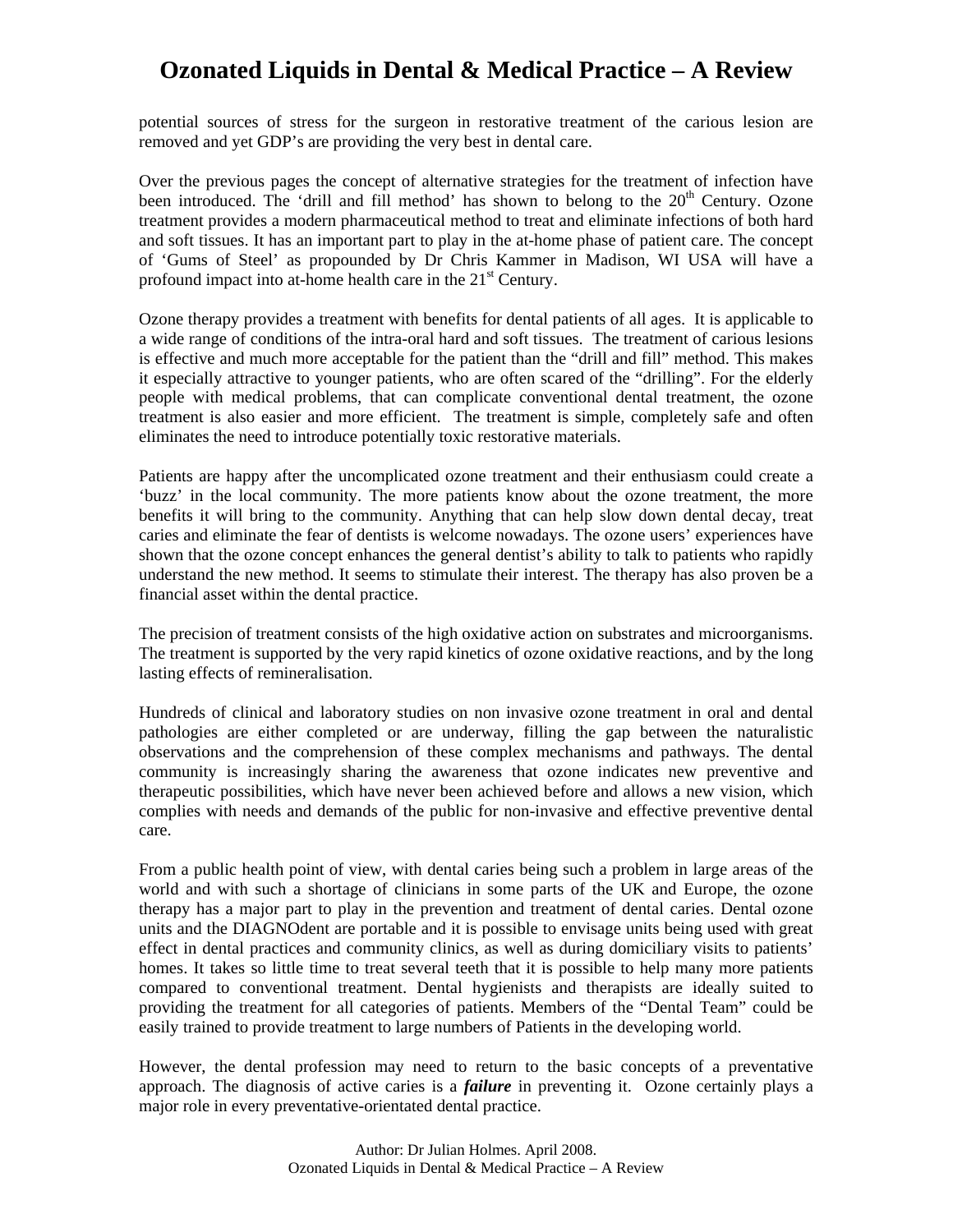According to "The Niche Environment Theory", an "ecological niche" of microorganisms is established within a carious lesion. Microorganisms are far from the 'simple bugs' they are often referred to. They have survived for millions of years, whereas humans have a minute time frame of existence in comparison to the period of existence of microorganisms. Dental practitioners should not be surprised to find out that bacteria set up complex interactions with other microorganisms, communicate with neighbouring colonies at times and call for help from others when their host attempts to change their environment. Protein coatings, plaque and debris are known to protect these colonies by acting as a protective coat, reducing the effects of pharmaceutical agents designed to eliminate these microbial colonies.

The concept of dental caries has changed in the last decade. Investigations disclosed the complex mechanism of effects of demineralisation and remineralisation that take place daily in oral hard tissues through interaction with saliva. The dental profession has recently acquired a completely new view of an old pathology. Decay starts as a metabolic imbalance, shifted towards acidity and demineralisation. This process develops in dental plaque. In this kind of environment acidophilic and acidogenic bacteria develop an 'ecological niche'. Consequently, new methods of diagnosis of caries need to be found (*Pinelli et al 2002, Tam & McComb, Ricketts et al 1997, Schopbach et al 1995, Ekstrand et al 1998, Lynch 1996, Lynch & Beighton 1993, Beighton et al 1993*).

Early in the development of a carious lesion, when enamel and dentine are demineralised and dentine has not been denatured by proteolysis, these dynamics can be easily reversed, and remineralisation can occur if the local environment is altered by reducing causative factors. When the microbial ecological niche is eliminated, remineralisation rapidly occurs as the previously cyclical demineralisation and remineralisation cycles are shifted towards a predominance of remineralisation.

The carious lesion progresses when conditions are suitable for acidogenic bacteria to release acids as metabolic by-products. The acids produced lead to a breakdown of mineralised tooth structure. At times, an equilibrium situation occurs when the rate of mineral gain equals the rate of mineral loss.

Ozone does not only remove the protein protection layer and is bactericidal, through its powerful oxidizing properties, but it also oxidises biomolecules that allow the niche to survive and expand. This severely harms the microbial population in the carious lesion and obliterates the cariogenic microorganisms and the ecological niche. This brings the equilibrium to a level where remineralisation can predominate and occur. No more acid can be produced within the lesion when the acid-producing flora is eliminated.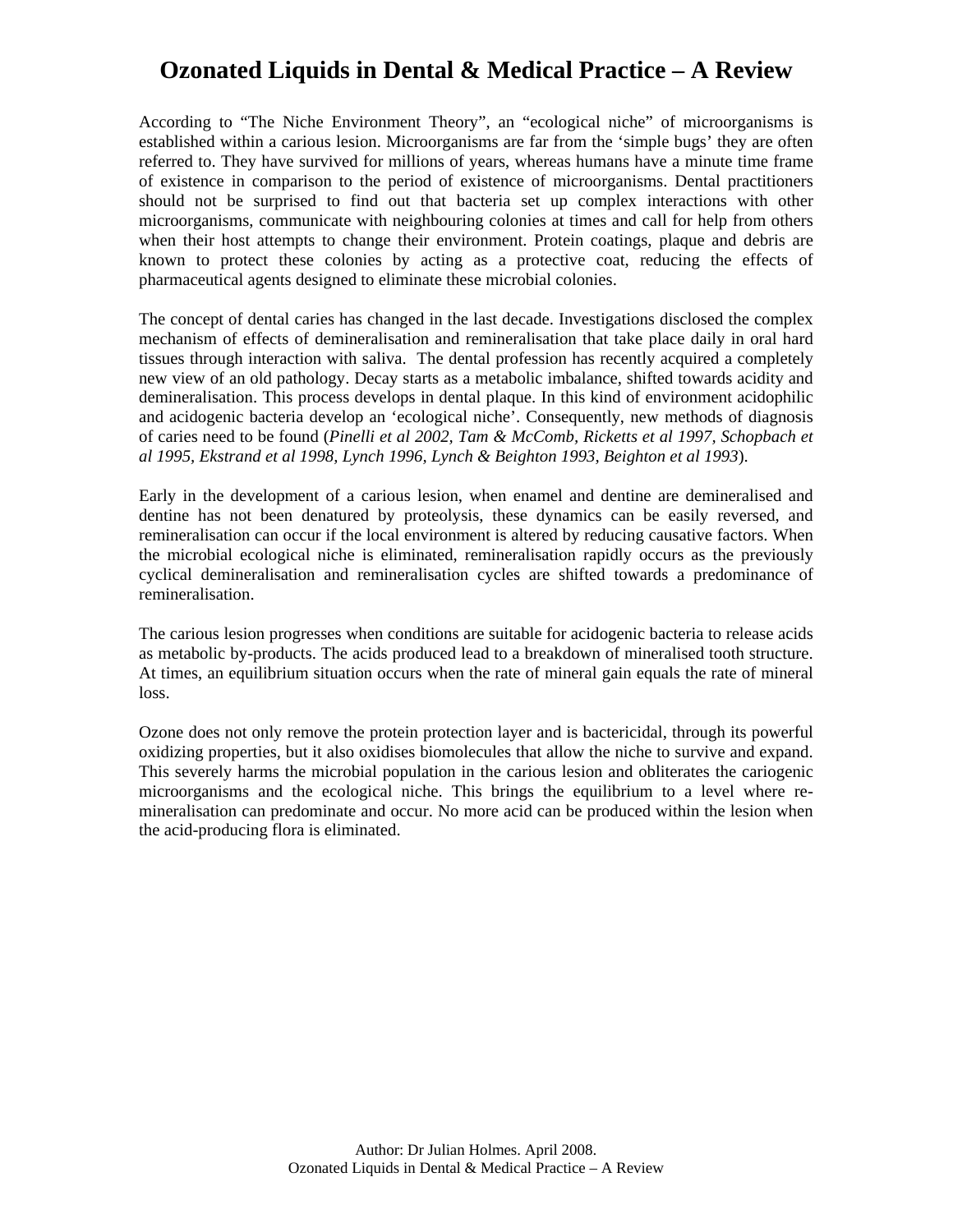For example, the acid pyruvic acid, one of the strongest naturally occurring acids within carious lesions, manufactured by bacteria, and involved in the development of caries, is oxidised by ozone to acetate and carbon dioxide (*Lynch et al 2001, Silwood et al 2002, Silwood et al 2002*). Acetate is much less acidic than pyruvic acid. The decarboxylation reaction leads to mineral uptake due to the more favourable pH conditions in a carious lesion. As soon as ozone therapy takes place, and saliva enters the treated surface, the lesion will become populated with normal mouth commensals. These do not produce the acids associated with the progression of caries and immediately the carious process shifts to a predominance of remineralisation.



For therapeutic use, ozone is generated by passing oxygen through two high tension electrodes. During generation of ozone some 60 multiple molecular combinations can be found. These last only for nanoseconds breaking down rapidly during collision of the molecules. The quality of the ozone is determined by the purity of the oxygen source. Bottled oxygen provides the purest raw material, followed by oxygen produced from oxygen-concentrators or air feeds from advanced drying systems..

Several vital factors are important for successful ozone treatment in addition to the quality and concentration of ozone used for the treatment. The contact time between the ozone and tissues is important. The longer the ozone is in contact with the tissues to be treated, the more effective the treatment is. As mentioned before, ozone is relatively unstable with a half life of  $5 - 30$  minutes.

Contact time is the time when the diatomic molecule which is ozone is in contact with organic or chemical matter in the atmosphere, water or body fluids. When contact happens one oxygen atom breaks away. This is called the singlet O. Singlet O is a very aggressive oxidiser: it oxidises the chemicals or metals into oxides. It will also oxidise all bacteria, moulds and fungi, viruses and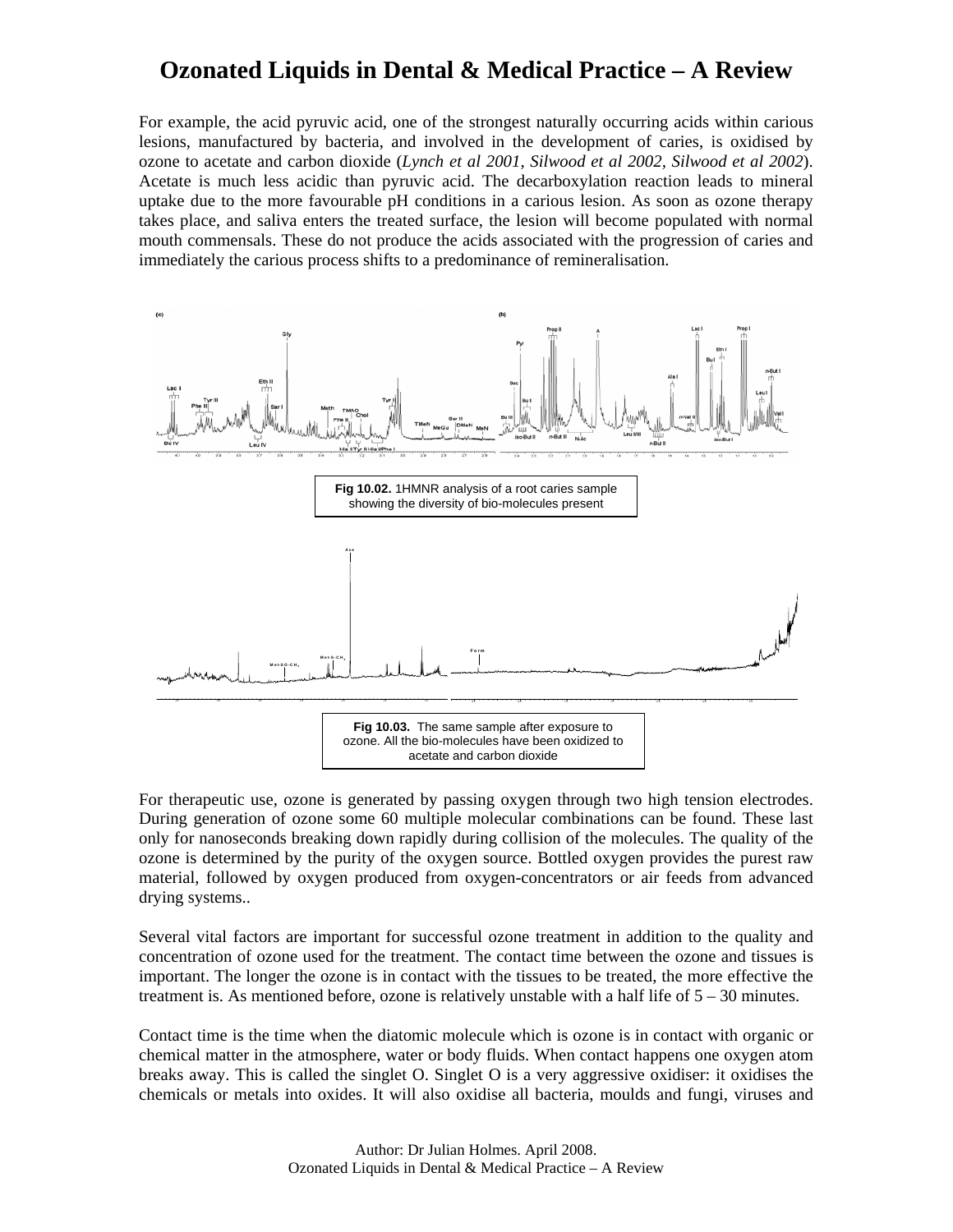parasites. Unhealthy cells such as cancer cells are also oxidised. Ozone thus is a non-chemical disinfectant. It is the second most powerful oxidiser in nature, second to Fluorine. In comparison to ozone fluorine is a very toxic gas and has no part to play in medical therapeutics.

The contact time can be defined as the length of time the tissues are exposed to ozone before ozone disintegrates. The longer the contact time, the better the cure rate. Baysan showed that by increasing the contact time from 10 seconds to 20 seconds, the bacterial kill rate changed from ozone being a disinfectant to acquiring sterilising effect (*Baysan, 2002*). The stability of ozone also depends on the alkalinity or acidity of the tissue and body fluid. In an alkaline milieu ozone is more stable and the contact time is increased with better results. Since ozone when disintegrated reverts back to oxygen, it is environmentally friendly.

The singlet oxygen is in a very high energy state and initiates oxidation. Oxidation in turn causes the production of free radicals. When ozone creates all these damaging reactions it seems illogical that it could be a healer. All the healthy cells in the tissues and organs in the body have free radical scavengers and nutrients to prevent oxidation. They are all protected from possible damage by the singlet oxygen and resulting free radicals. Only unhealthy cells which have lost this protective mechanism and organisms which are devoid of antioxidants and scavengers are destroyed. Hence, healthy tissues are not damaged by exposure to ozone.

These natural antioxidants are Vitamins C & E, Beta Carotene, Selenium, Methionine, and Glutathione. Zinc helps activation of antioxidants. Other antioxidants are found in raw tomatoes, grape seed extract, pine bark and red wine. Including these substances in daily diet and taking them as supplements will enhance the antioxidant activity of the tissue.

The cells contain free radicals scavengers such as superoxidase dermatase, catalase, and hydralase. They scavenge the free radicals produced and neutralise them. They inhibit the uncontrolled activity of free radicals and their destruction of tissues by the singlet oxygen. Thus all healthy cells and tissues containing antioxidant and free radicals scavengers are protected from damage. Degenerate cells such as cancer cells, viruses, bacteria and fungi which do not have the protection of the antioxidants and free radical scavengers, will be oxidised by free radicals produced by singlet oxygen. Hence ozone is able to destroy them and sterilise the tissue fluids.

Moreover ozone acts as a catalyst for the cells to increase the concentration of these protective substances. As a bonus, when the singlet oxygen is released the remaining part of the molecule, ozone reverts back to health giving life sustaining oxygen, which circulates in the body nourishing the oxygen starved tissues.

Various other beneficial reactions result with ozone therapy. The electrons in the atoms of the ozone molecules jump from inner orbit, the L level, to K level, the outer orbit, and back. In this quantum jumping of the electrons much electrical and magnetic activity is created and is released. These electromagnetic reactions and electro voltaic reactions result in profuse photon and energy transfer stimulating many beneficial reactions leading to cellular health.

The ability of ozone to sterilise and deodorise by powerful oxidation is used in water purification, in many large cities all over the world. The human body is made up of 57 % of its weight in water. This water is distributed all over the body as blood, lymph, extra cellular and intra cellular fluid. It makes sense that ozone can also sterilise the body fluids helping to get rid of noxious and toxic chemicals and organisms.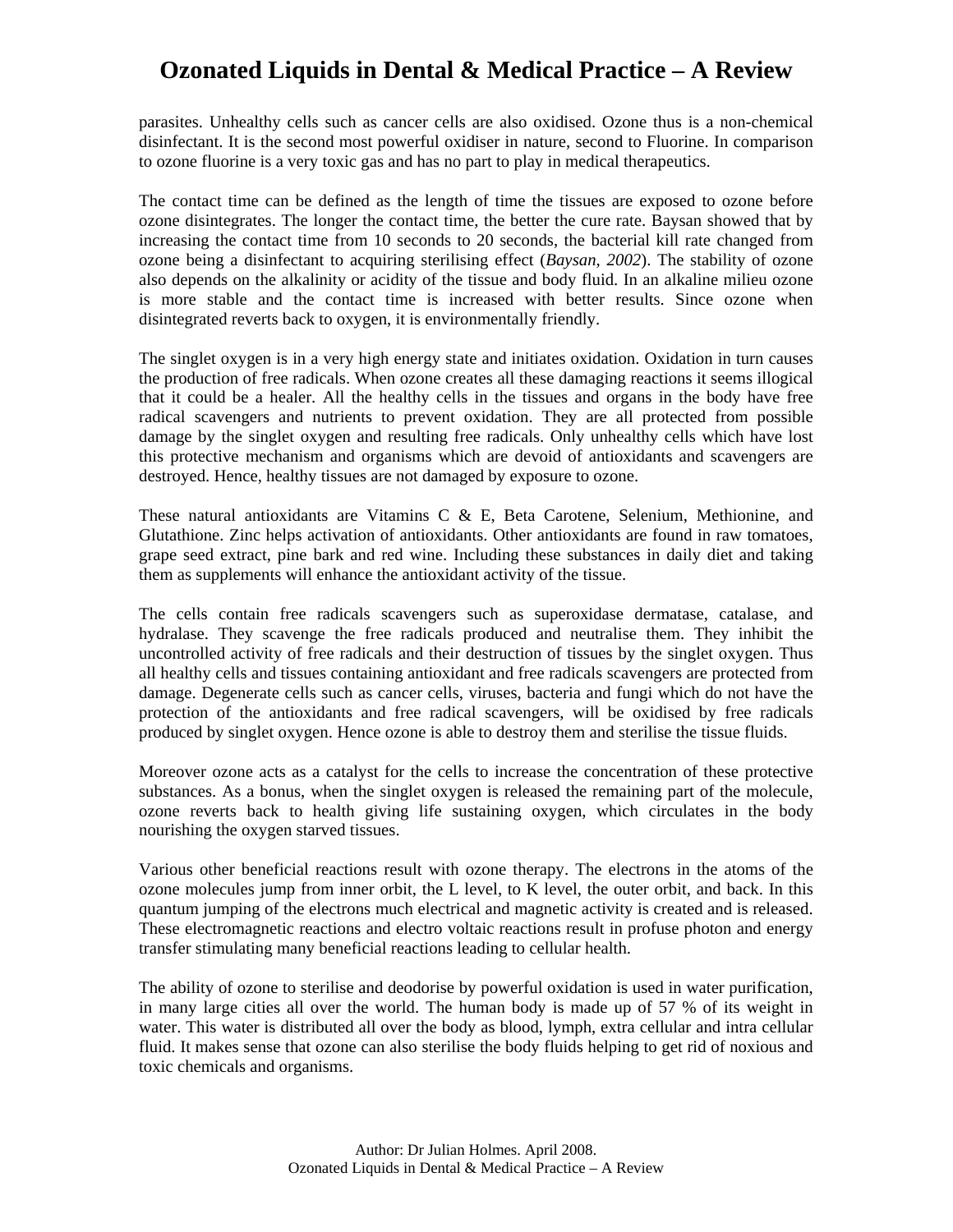#### **Conclusion.**

In conclusion, ozone therapy provides an excellent treatment modality with enormous benefits for dental patients of all ages. It is applicable to a wide range of conditions of the intra-oral hard and soft tissues. The treatment of carious lesions is effective and is exceptionally popular with patients. This makes it especially relevant to the younger patient, who may find conventional treatment unacceptable and for the elderly, who may have medical problems, which may complicate conventional dental treatment. The treatment is simple, completely safe to provide and often renders the need to introduce potentially toxic restorative materials unnecessary. It is not currently available under any socialised health scheme, for example, the NHS in the UK and is only available as a private option.

Patients are delighted and it has created a 'buzz' in each country and area it has been launched. Any innovation that can help halt dental disease and the fear of the dentist has to be welcomed. My personal experience and that of professional colleagues throughout the world have taught me that the ozone concept enhances the dental professions ability to communicate with patients. Patients for too long have had to accept that tissue amputation is the only predictable way to eradicate and control a bacterial infection. Patients, and by this term, I mean members of the general public throughout the world, rapidly warm to the idea that amputation is based on sound Victorian principles. In the  $21<sup>st</sup>$  Century, these principles no longer are the ideal goal of the dental profession, as research and technology have advanced our understanding of the finer details of our understanding of these biological processes. Ozone therapies have stimulated the public's interest in these novel therapies and the therapy is a financial asset. Yet the basic principles of ozone therapy are old, from the late 19<sup>th</sup> Century, and for some reason have been allowed to be lost to our profession.

From a dental public health point of view, with dental caries being such a problem in large areas of the world and with such a shortage of clinicians in some parts of the UK and Europe, the ozone therapy has potentially a major part to play in the prevention and treatment of dental caries. The LT-CMU3 machine and the DIAGNOdent are totally portable and it is possible to envisage units being used with great effect in every dental practice and community clinic. It takes such little time to treat several teeth that it may be possible to help many more patients compared with conventional treatment. Being so simple to use, dental hygienists and therapists are ideally suited to providing the treatment for all categories of patient.

From a researcher's point of view, the opportunity to develop a whole-mouth delivery system resolves a number of difficulties with the current single-surface cup system, and introduces a new concept to dentistry. A whole-mouth LT-CMU3 system tray offers routine ozone treatment in a custom tray, which not only delivers ozone to all the tooth surfaces, but to the gingival tissues too. Just because is has been designed to introduce ozone to all the tooth surfaces, does not mean the system has to be confined to a gas-system. Remineralising solutions and other pharmaceutical solutions can be introduced into this tray design. It does not have to be a full-arch tray: it can be designed to enclose selected quadrants, areas or groups of teeth for 'point-of-need' long-term treatment. This type of tray design would be particularly suited to the elderly, medically compromised, long-stay in-patient: for example cancer and chronically ill patients.

Ozone has been proven to be a superb tooth whitening agent, and fits in very nicely to the current public's demand for 'instant gratification'. It is acknowledged by the vast majority of researchers and commentators on tooth whitening that conventional 10% carbamide gels offer the best long term colour stability, with reduced or often no sensitivity. However, the idea of having to wear a tray through the night or during the day, and the knowledge that the process will take some 10-15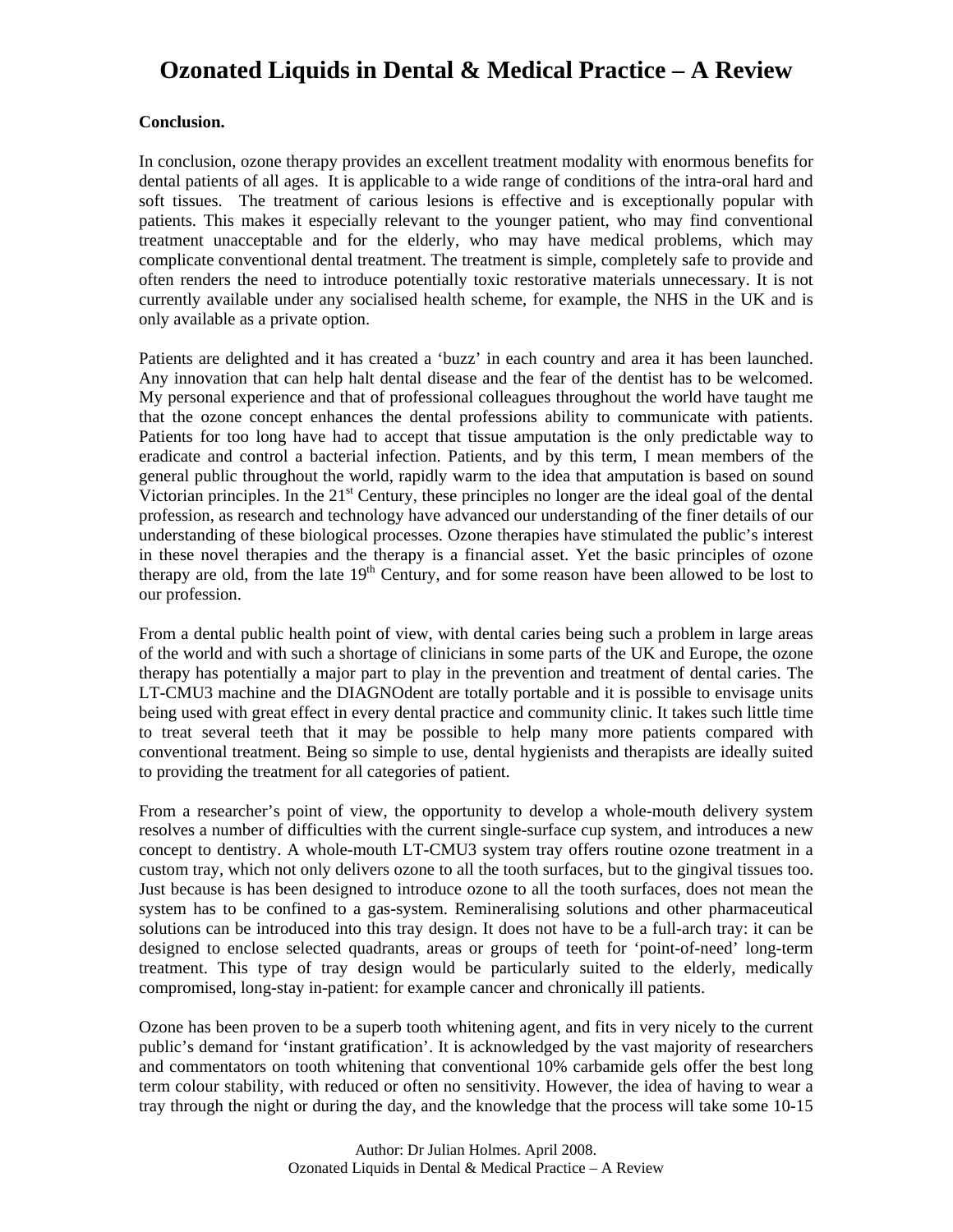days on average, is abhorrent to a large proportion of the public who seek the dental profession's help to attain whiter, brighter teeth. In trials in the UK and Spain, the average whitening time with ozone has been found to be 20 minutes: there are no messy gels or chemicals that may cause tissue irritation or burns, and no sensitivity. As an added bonus, it also treats areas of incipient caries.

The full-mouth or partial-mouth delivery tray also would be a huge step forward in offering the general public modern oral health care. The full-mouth delivery system offers the general public the concept of the 'ozone-spa', where patients come into a clinic on a regular basis, say every 3-4 months, are hooked up to a LT-CMU3, and treated for about 10 minutes in a single whole- or partial-mouth treatment session. Any incipient caries is eliminated by the ozone treatment, and the tray could subsequently be flooded with a remineralising fluid so that every tooth surface is washed with the remineralising fluid.

However, the concept of the 'ozone-spa' also may lead to the emergence of a group of patients, especially within the late teenage to 30-year old age group, who will abandon conventional athome oral hygiene care and control of fermentable carbohydrates. This group of patients are technologically 'aware', well educated and informed. They realise that with the advent of this 'dental-spa' any area of hard tissue infection can be controlled and eliminated by a 'quick fix'. I have called this 'Technology Aware and Abuse Syndrome" (TAAS). Dental practitioners need to be aware of this potential, and stress the continuance of 'at-home' oral care, with conventional use of dentifrices and dental brushes.

This abuse of modern technology has already been seen in medicine. For example, chronic alcoholics in terminal liver failure have had liver transplants, only then to continue their alcohol abuse. Likewise, chronic smokers in heart or lung failure often fail to curb their habit after organ transplant, and go on smoking with their new donor organ. Whilst some may consider the comparison unfair, the outcome is essentially the abuse of modern technology allowing the individual to continue with a habit that has a negative heath-related outcome in terms of a variety of costs – either to the socialised health system or health insurer, or to the individual.

Fortunately, the numbers of individuals involved in TAAS tends to be small in number. But where the technology is cheap, easy to apply, access to it is via the practitioner, and the technology is proven, I suspect that dental practitioners will see a growing number of individuals who will abuse this spa treatment.

In the pursuit of looking good, man has always tried to beautify his face. The female of the species tends to be vain, and seems to be striving toward perfection. The cosmetic industry has seized this and through advertisements and media, have contrived to foster a society that seeks cosmetic changes with the perception that it advances the individuals social and economic standing. As this concept has become more pervasive and accepted by the general public, so the demand for cosmetic changes has increased. In tandem with this observation there is an increase in the variety of more invasive cosmetic treatments being offered to fulfil these demands for more radical change in the pursuit of perfection. The alignment and appearance of teeth have been shown to influence the personality, and teeth have received considerable attention. Many people who can afford to, would prefer to have a set of dazzling white teeth as seen on countless magazine covers, television and movie screen. What is often forgotten by this group of people, is that the smiles they try to emulate are false: they do not exist in real life. The images that are often brought to the cosmetic surgeon have been created with computer enhancements and professional make-over teams.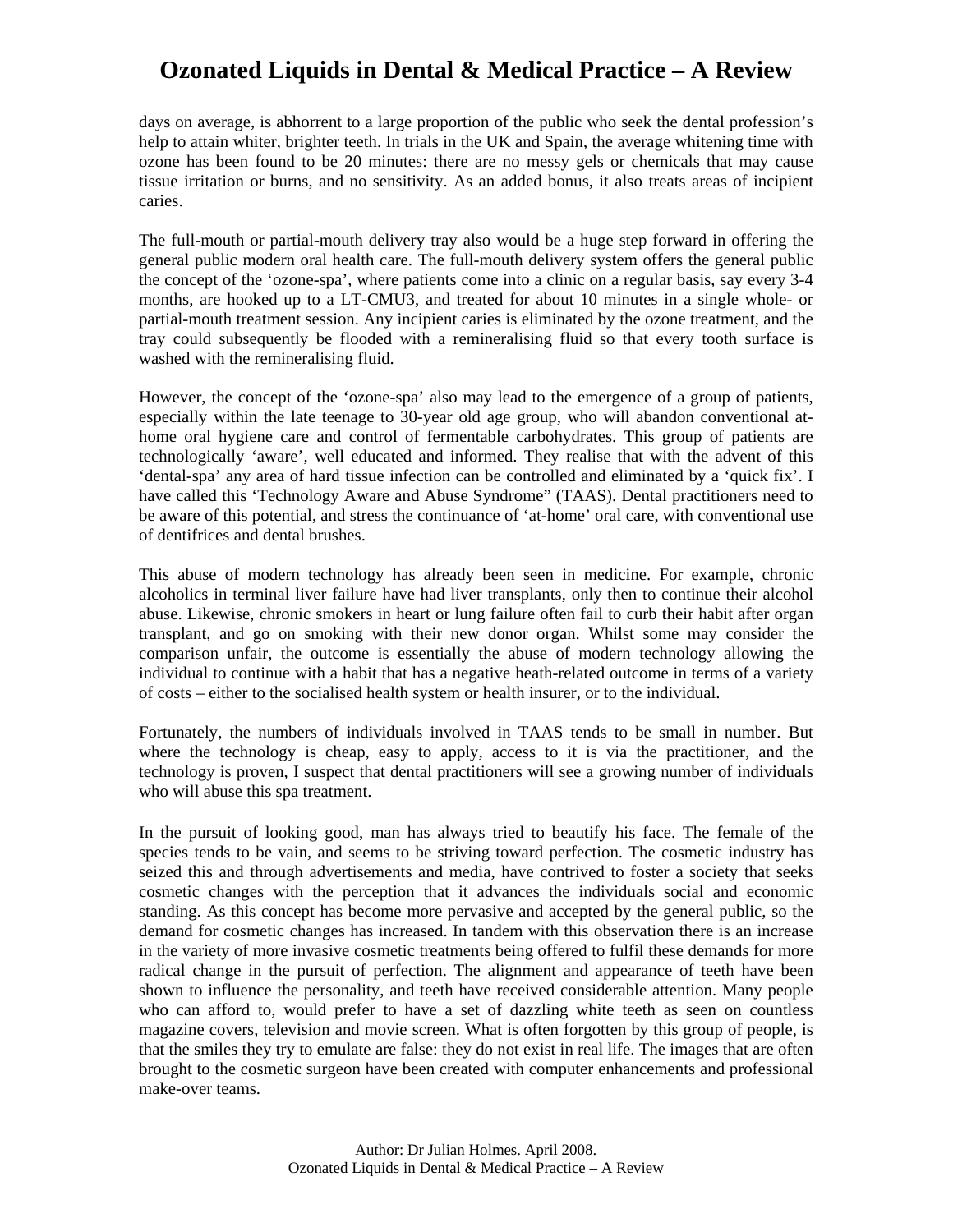A variety of tooth whitening options are available today. They include over the counter whitening systems, whitening toothpaste, and the latest high tech option- laser tooth whitening. Research and publications are available to guide the dental practitioner to obtain excellent results (*Goldstein et al 1989, Haywood 1990*) and products are often tested against each other and these results are published to guide the dental professional towards an informed choice about the technique to use, and the materials required (*Darnell and Moore 1990, Nathoo and Chmielewski 1994, Tam 1999*)

As the tooth whitening continues to grow in popularity, research continues into all types of whitening systems. This thesis should be viewed at part of that continuum. In a recent study (*Holmes et al 2003*) specialised bacterial communities have been found to produce extrinsic stains. These chromogenic bacteria are very susceptible to whitening technologies and materials. In conversation with other dental colleagues around the globe as I have lectured, we have reached a similar observation: in the group of patients that come into our dental practices, we have two distinct groups of patients who have had tooth whitening procedures. The first group see effective whitening with in 4-5 days, achieve a stable, long-lasting effect, with little sensitivity issues. The second group take from 10 to 30 days, have colours that are difficult to whiten, these patients have sensitivity issues that are either accepted, or respond to one of the many desensitising commercial products, and whose whitening has to be repeated at frequent intervals.

No research has looked at this observation, and one speculation could be that the first group, those patients who see fast results, are those who have these chromogenic bacteria present on the labial surfaces of their upper teeth. The stains these bacteria produce are susceptible to both peroxide and ozone degradation. Whereas the second group who make up the majority of patients do not have these bacteria, or they have them, but there are other factors involved that have yet to be identified, and they have to spend a greater amount of time and effort to reach a level of whitening that at times does not meet their expectations. If there was a simple test to look for the presence or absence of these chromogenic bacterial colonies, this would be a step forward to making patient selection and the whitening system that may perform the best, an easier decision for the dental clinician.

Following tooth whitening, one of the final phases of cosmetic dental treatment may be some sort of bonding, of tooth substance to either porcelain or composite. There are known problems associated with the negative interaction of tooth whitening products and dental material bonding systems. Various studies have highlighted the reduction in bond strengths of composite bonding systems to enamel and dentine after whitening procedures. It is believed the hydroxyl ion released during the break-up of hydrogen peroxide is responsible by interfering with the bonding to the enamel.

A study by Miguel *et al* (*Miguel 2004*) concluded that nightguard (home) whitening with 10% carbamide peroxide for just two hours each day, over a 21-day period, significantly affected resindentin bond strengths when dentin was exposed to whitening materials. The clinical significance of this study imply that dentin bonding, such as to exposed root surfaces and cervical areas of the teeth, should not be performed immediately after whitening with 10% carbamide peroxide.

An in-vitro study showed that where single-step bonding systems are used, there is a significant decrease in enamel bond strength if bonding is performed immediately after tooth whitening (*Miyazaki et al 2004*). For specimens made after 24 hours storage in water, only a small decrease in enamel bond strength was observed and no significant differences were found compared to those of controls (without dental whitening materials). From the results of this study, the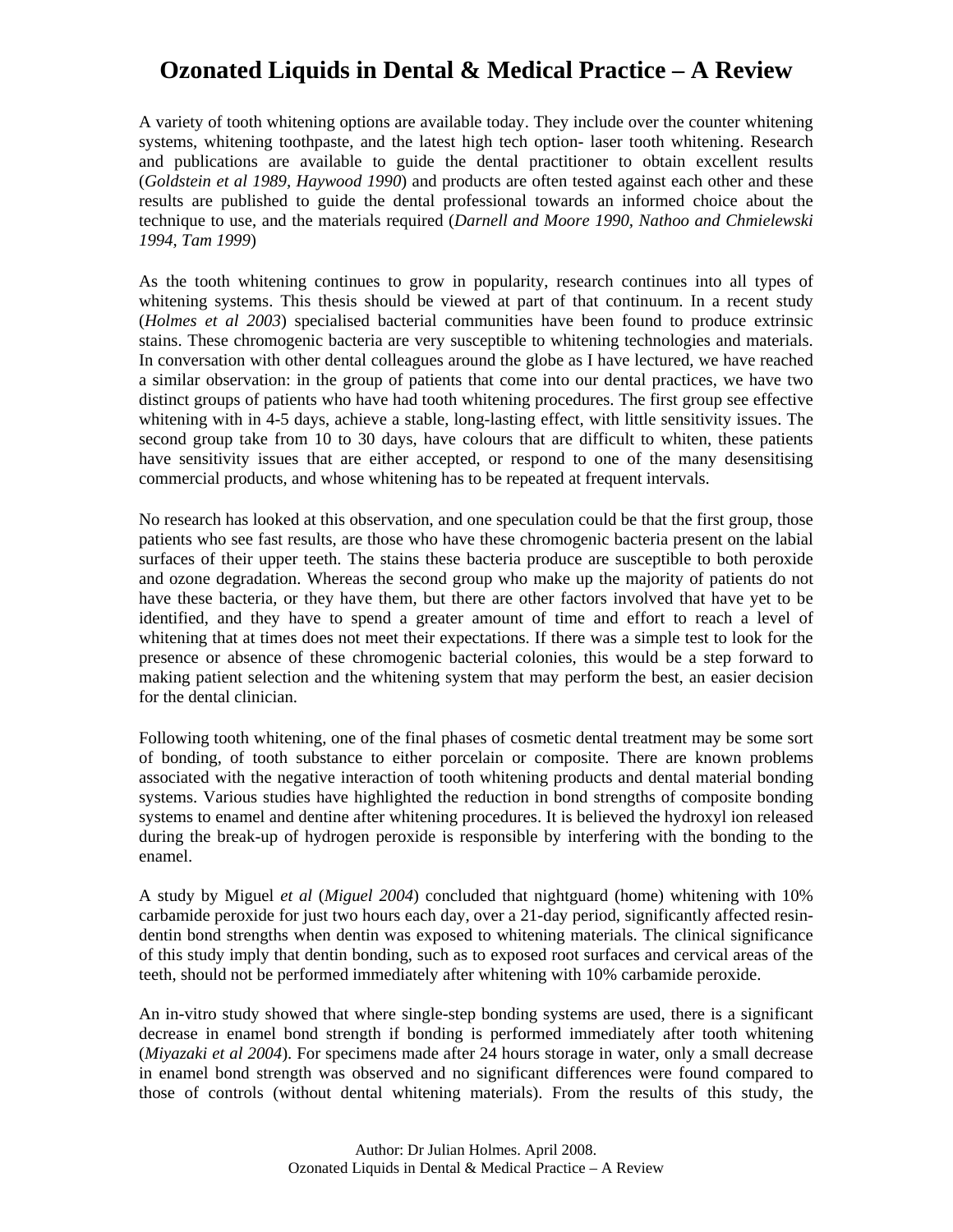researchers concluded that the enamel bond strengths of the self-etching primer systems might be affected to a lesser degree after rinsing with water followed by 24 hours storage in water. In a clinical setting, it seems that a delay time of at least 48 hours are required before whitened teeth should be restored with enamel bonding systems.

Cvitko et al in 1991 examined the effects of stronger whitening systems are used, such as 35% hydrogen peroxide. Their studies revealed enamel surface changes which result in lower bond strengths of composite resin. Although previous SEM studies (*Cvitko et al 1991*) showed that home whitening with 10 percent carbamide peroxide does not cause surface changes or damage, the results of increased concentration of carbamide peroxide whitening reduces the shear bond strength of composite to etched enamel. Removal of surface enamel, however, restores bond strengths to normal levels. Presumably, this step removes the damaged enamel, allowing fresh undamaged enamel to be bonded.

The van der Vyver study (*van der Vyver et al 1997*) evaluated the effect of an in-office lightactivated hydrogen peroxide bleaching agent on the shear bond strength (MPa) of composite resin to etched enamel. Group 1 control specimens were not bleached and served as the control (average MPa 25.1 +/- 3.7): Group 2 consisted of specimens bonded immediately after bleaching (average MPa 14.2 +/- 4.9): Group 3 of specimens bonded 1 week after whitening (average MPa 19.2 +/- 3.2) and Group 4 of specimens bonded 2 weeks after whitening (average MPa 23.1 +/- 3.7). The authors of this study suggested that bonding procedures should be postponed for at least two weeks after any bleaching procedure has been done.

These problems associated with free peroxide-derived hydroxyl radicals would be irrelevant, if ozone is used for tooth whitening. Studies in the UK have shown that although not statistically significant, there is a trend towards an increased enamel bond after ozone treatment. Hussey *et al* (*Hussey et al 2002*) looked at bond strengths of dental materials to enamel and dentine. There was no statistical difference between the controls and treated samples, but a trend towards higher bond strengths. In Campbell *et al*'s paper (*Campbell et al 2003*) the research examined the potential negative effect of ozone on restorative surface hardness. They reported no change in restorative surface hardness. In a clinical setting, this opens the way to treat areas of small secondary caries around pre-existing restorative care, in the knowledge that further damage will not occur, and that the restorative care required is a simple 'repair' rather than wholesale removal and start again. In a further study published as an IADR Abstract, Abu-Naba'a *et al* showed that ozone treatment has no detrimental long-term effect on the retention of bonded materials (*Abu-Naba'a et al 2004*). This group reported 6-month retention data, and a later study (*Abu-Naba'a et al 2005*) reported similar results at 12 months. Research published from a German research group reported their 12 month results (*Steier and Steier 2005*) and at 15-months (*Steier and Lynch 2005*), with excellent retention rates and data to support the initial findings of Abu-Naba'a *et al* (*Abu-Naba'a et al 2004*).

The conclusion this author has reached is that where ozone is used as an oxidant, the absence of the hydroxyl group in the whitening procedure will prove to be the key to open the way to treat small areas of secondary caries around margins of pre-existing restorative care where bonding has been used. There will be no risk of reducing the bonding strength during the bonding sequence of restorative care. The clinical significance of this is that at last ozone whitening and treatment can be followed by immediate bonding and final restorative care, and there is no potential to damage existing bond strengths when pre-existing restorations are treated with ozone as part of a preventative management.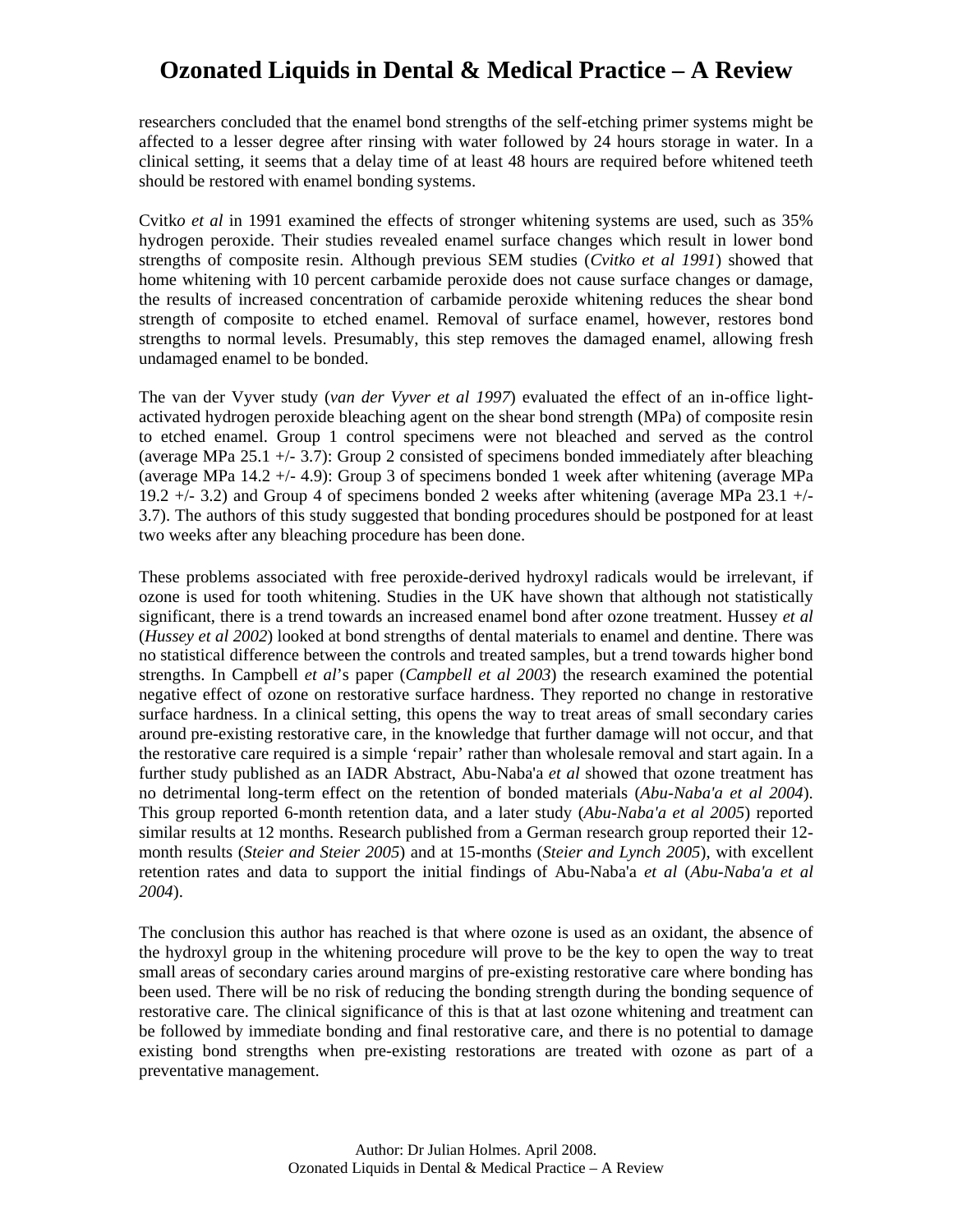### **A View of the Future.**

As the population of the world changes from undeveloped to developed, the demographic profiles of these countries change from a young to an ageing population. This ageing profile is associated with better nutrition, increased standards of living, and advances in the medical and pharmacological management of degenerative disease. Ageing individuals tend to have gum tissue recession, and the associated exposed root surfaces are more susceptible to caries (*Hellyer et al 1990, Galan & Lynch 1993*).

Some of the pharmaceutical products are sweetened to make them more palatable, increasing the potential for acidogenic bacterial colonisation of tooth surfaces. The micro flora of PRCL's has been shown to contain large numbers of acidogenic and aciduric microorganisms, which correlate with the severity of root caries (*Beighton et al 1993, Lynch & Beighton 1993, Ship et al 1991, Brailsford et al 1998, Lynch & Beighton 1993, Lynch 1996, Lynch & Beighton 1994, Baysan 2002*).



**Fig 10.04.** Full-Mouth ozone tray on model and in patient's mouth.



**Fig 10.05** Partial delivery tray for ozone or pharmaceutical wash



**Fig 10.06** Full-Mouth ozone treatment tray on model

Ageing is also associated with a requirement for a plethora of medication to keep us alive as the host body degenerates, and these medications can have a dramatic effect on salivary flow. The benefits of ozone treatment can represent one of the major prevention strategies for these highrisk population groups. The processes involved have been shown to be multi-factorial.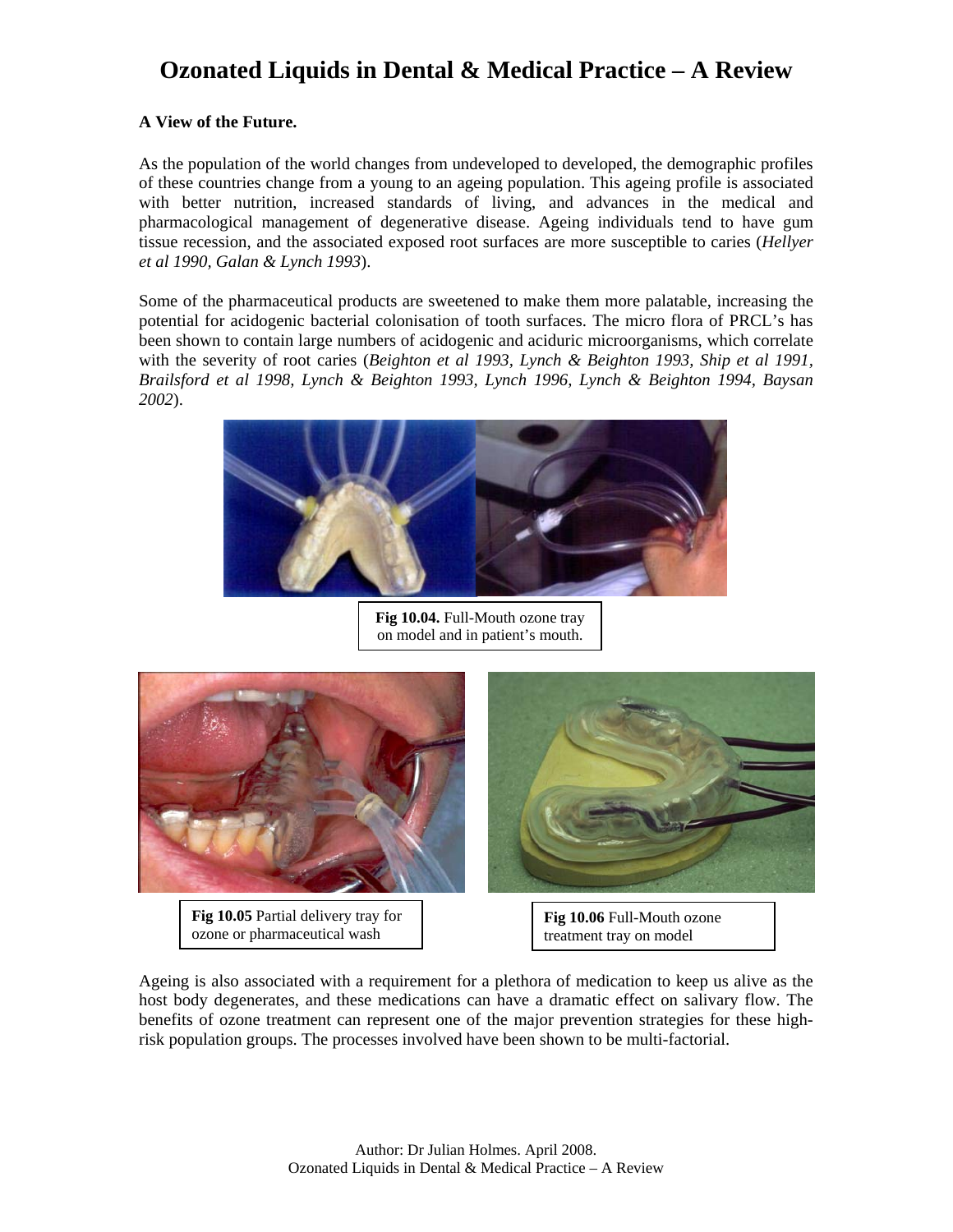From a researcher's point of view, the opportunity to develop a whole-mouth delivery system resolves a number of difficulties with the current single-surface cup system, and introduces a new concept to dentistry.

Multi-surface treatment is difficult, and for interproximal caries between adjacent teeth a direct treatment approach is impossible with some systems that require a cup to make a seal around a lesion. These cups are suitable for single-surface lesions, or multi-surface lesions where the cup can be 'wrapped' around the lesion. Where teeth are in close approximation, an alternative cup / delivery tray system needs to be used, or an indirect approach via a tunnel preparation.

A whole-mouth LT-CMU3 system tray offers routine ozone treatment in a custom tray, which not only delivers ozone to all the tooth surfaces, but to the gingival tissues too. Just because this tray has been designed to introduce ozone to all the tooth surfaces, does not mean the system has to be confined to a gas-system. Remineralising solutions and other pharmaceutical solutions can be introduced into this delivery system. It does not have to be a full-arch tray: it can be designed to enclose selected quadrants, areas or groups of teeth for 'point-of-need' long-term treatment. This type of tray design would be particularly suited to the elderly, medically compromised, long-stay in-patient: for example cancer and chronically ill patients. The ramifications of whole-mouth treatment, prevention and the future use of ozone in dental care is set to change the public's view of dentistry and it's perception for ever.

#### **References.**

**Abu-Naba'a, L (2003).** Management of primary occlusal pit and fissure caries using Ozone. PhD Thesis. Queen's University Belfast

**Abu-Naba'A L, Al Shorman H, Coulter W, Lynch E.** Primary colonisation of dental unit water lines by P. aeruginosa and its eradication by ozone. Oral Health Research Centre, School of Dentistry, Queens University Belfast, N. Ireland

**Abu-Naba L, Al Shorman H, and Lynch E.** Ozone treatment of primary occlusal pit and fissure caries: 12 month electrical impedence results and clinical implications. Caries Res., 2003. **37**: p. 272.

**Abu-Naba'a L, Al Shorman H, Lynch E**. 6-months Fissure Sealant Retention Over Ozonetreated Occlusal Caries. IADR Abstract 3472; 2004

**Abu-Naba L, Al Shorman H, and Lynch E.** Immediate effect of ozone application in-vivo on DIAGNOdent readings. IADR/AADR/CADR 82nd General Session, Honolulu, HI; 2004.

**Abu-Naba'a L, Al Shorman H, Lynch E.** 12-months Fissure Sealant Retention Over Ozonetreated Occlusal Caries. IADR Abstract 2005

**Abu-Naba'a L, Freeman R, Lynch E. Ozone.** treatment satisfaction and dental anxiety. Submitted for publication.

**Abu-Salem O.** Management of Occlusal Caries in Primary Teeth Using Ozone. MPhil thesis, Queens University Belfast, 2004.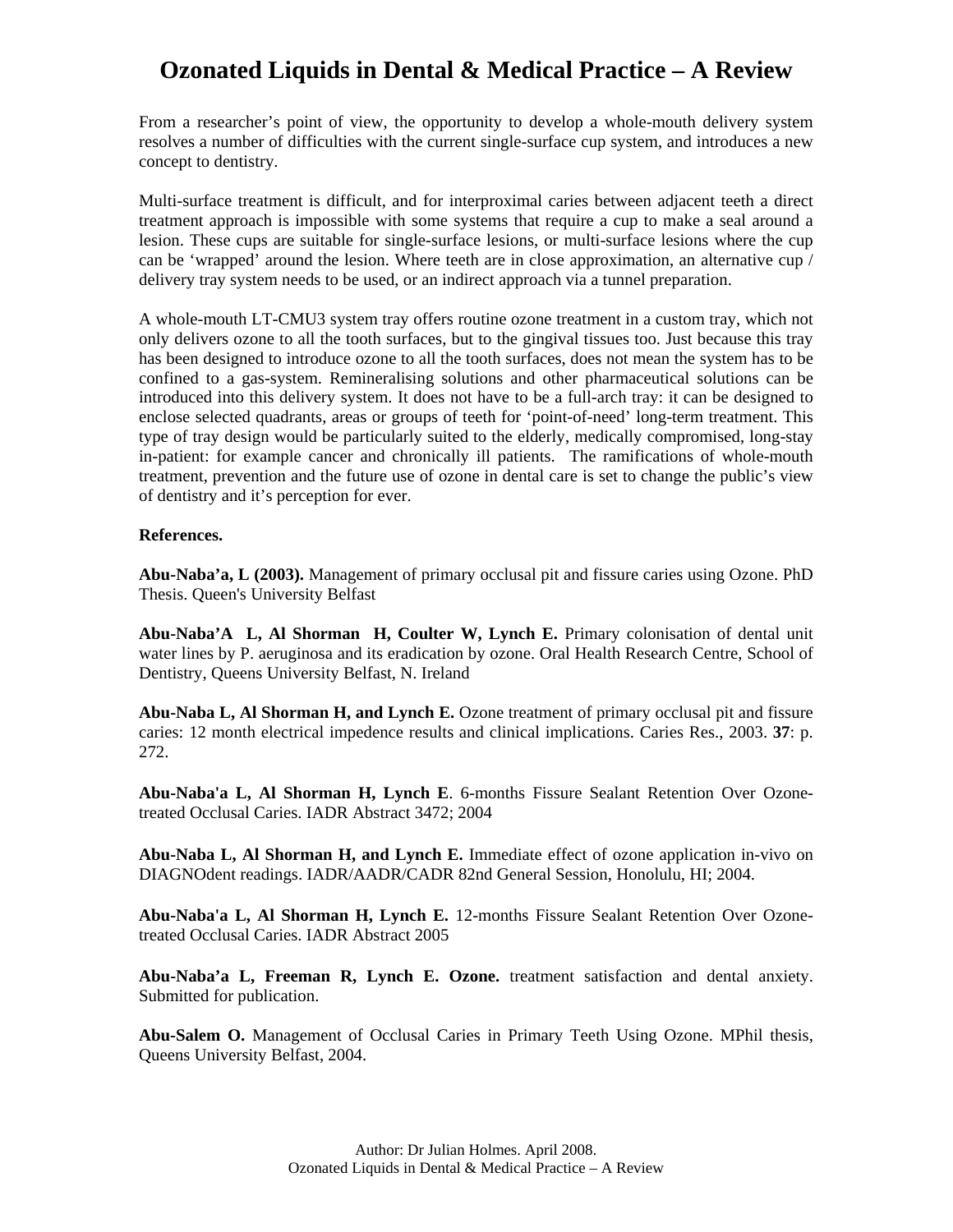**Abu-Salem O, Marashdeh M, and Lynch E.** Ozone efficacy in treatment of occlusal caries of primary teeth. J. Dent. Res, 2003. **82B**: p. 0989

**Allen EP, Bayne S, Becker I, et al**. Annual review of selected dental literature: Report of the Committee on scientific investigation of the American Academy of Restorative Dentistry. J Prosthet Dent 1999; **83:** 27-66.

**American Dental Association** American Dental Association's Acceptance Program Guidelines for Home use Tooth Whitening Products (ADA Council on Scientific Affairs, May 1998).

**Anusavice KJ**. Need for early detection of caries lesions: A United States Perspective. Proceedings of the 4th Annual Indiana Conference, Indianapolis. Indiana University School of Dentistry (ISBN 0-9655 149-2-7), 2000, 13-29.

**Arneberg P**. Dental caries in the elderly. 2. Root caries. Symptoms and treatment guidelines. Nor Tannlaegeforen Tid 1989; **99:** 676-679

**Arens D.** The role of bleaching in Esthetics. Dental Clinics of North America. 1989; **33**: 319-336

**Attrill DC, Ashley PF.** Occlusal caries detection in primary teeth: a comparison of DIAGNOdent with conventional methods. Br Dent J 2001 Apr 28; **190**:440-433

**Banting DW, Ellen RP, Fillery ED**. Prevalence of root surface caries among institutional older persons. Community Dent Oral Epidemiol 1980; **8:** 84-88.

**Baysan A.** Management of Primary Root Caries using Ozone Therapies. PhD Thesis, University of London, 2002.

**Baysan A, Lynch E.** Management of root caries using ozone in-vivo. Journal of Dental Research 2001; **80**:37

**Baysan, A, and Lynch, E**. Safety of an ozone delivery system during caries treatment in-vivo. J Dent Res 2001 **80**, 1159, 138

**Baysan A and Lynch E,** Clinical assessment of Ozone on Root Caries. J. Dent. Res, 2004. **83A**: p. 0080

**Baysan A, Lynch E**. Management of primary root caries with a high fluoride dentifrice. Tissue Preservation and Caries Treatment. Quintessence Book 2001, Chapter 2, 37-48.

**Baysan A, Lynch E** Effect of ozone on the oral microbiota and clinical severity of primary root caries. Am J Dent, 2004, Accepted for publication

**Baysan A, Lynch E, Grootveld M**. The use of ozone for the management of primary root carious lesions. Tissue Preservation and Caries Treatment. Quintessence Book 2001, Chapter 3, 49-67.

**Baysan A, Prinz JF, Lynch E.** Clinical criteria used to detect primary root caries with electrical and mechanical measurements in vitro. Am J Dent. 2004 ;**17**:94-98.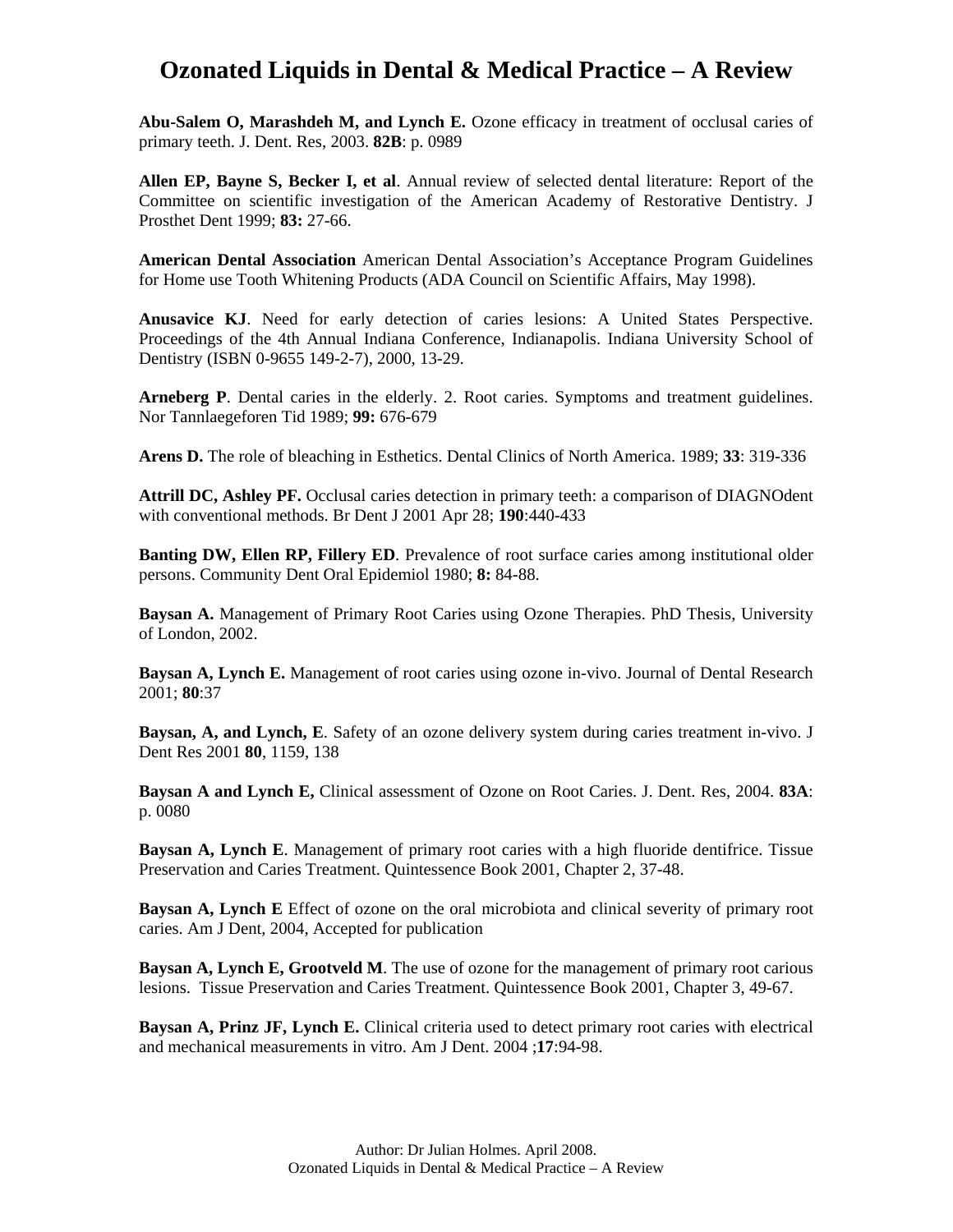**Baysan A, Whiley R, Lynch E**. Anti-microbial effects of a novel ozone generating device on microorganisms associated with primary root carious lesions in vitro. Caries Res 2000; **34:** 498- 501.

**Beck JD**. The epidemiology of root surface caries: North American Studies. Adv Dent Res 1993; **7:** 42-51.

**Beighton D, Hellyer PH, Lynch EJ**, **et al.** Salivary levels of mutans streptococci, lactobacilli, yeasts, and root caries prevalence in non-institutionalized elderly dental patients. Community Dent Oral Epidemiol. 1991; **19:** 302-307

**Beighton D, Lynch E**. Relationships between yeasts and primary root-caries lesions. Gerodontology. 1993; **10:**: 105-108.

**Beighton D, Lynch E.** Comparison of selected microflora of plaque and underlying carious dentine associated with primary root caries lesions. Caries Res. 1995; **29:** 154-158

**Beighton D, Lynch E, Heath MR**. A microbiological study of primary root caries lesions with different treatment needs. J Dent Res 1993;**73:** 623-629.

**Bocci V.** Oxygen-Ozone Therapy a Critical Evaluation Kluwer Boston, Inc. ; ISBN: 1402005881

**Bocci V.** Autohaemotherapy after treatment of blood with ozone. A reappraisal. J Int Med Res. 1994 May-Jun;22(**3**):131-44. Review.

**Bocci V**. Ozonization of blood for the therapy of viral diseases and immunodeficiencies. A hypothesis. Med Hypothesis 1992; **39:** 30-34.

**Bocci V**. Does ozone therapy normalize the cellular redox balance? Implications for therapy of human immunodeficiency virus infection and several other diseases. Med Hypotheses 1996; **46:** 150-154.

**Bocci V**. Ozone as a bioregulator. Pharmacology and toxicology of ozone therapy today. J Biol Regul Homeost Agents 1996; **10:** 31-53

**Bocci V.** Biological and clinical effects of ozone. Has ozone therapy a future in medicine? Br J Biomed Sci 1999; **56**: 270-279.

**Bocci V.** Ozone as Janus: This controversial gas can be either toxic or medically useful. Mediators of Inflammation. **13**(1): 3-11, 2004

**Bocci V, Aldinucci C.** Rational bases for using oxygen-ozonetherapy as a biological response modifier in sickle cell anemia and beta-thalassemia: a therapeutic perspective. J Biol Regul Homeost Agents. 2004, **18**:38-44.

**Bocci V, Luzzi E, Corradeschi F, et al**. Studies on the biological effects of ozone: 4. Cytokine production and glutathione levels in human erythrocytes. J Biol Regul Homeost Agents 1993; **7**: 133-138.

**Bocci V, Venturi G, Catucci M, Valensin PE, Zazzi M.** Lack of efficacy of ozone therapy in HIV infection. Clin Microbiol Infect. 1998 Jan;**4**(11):667-669.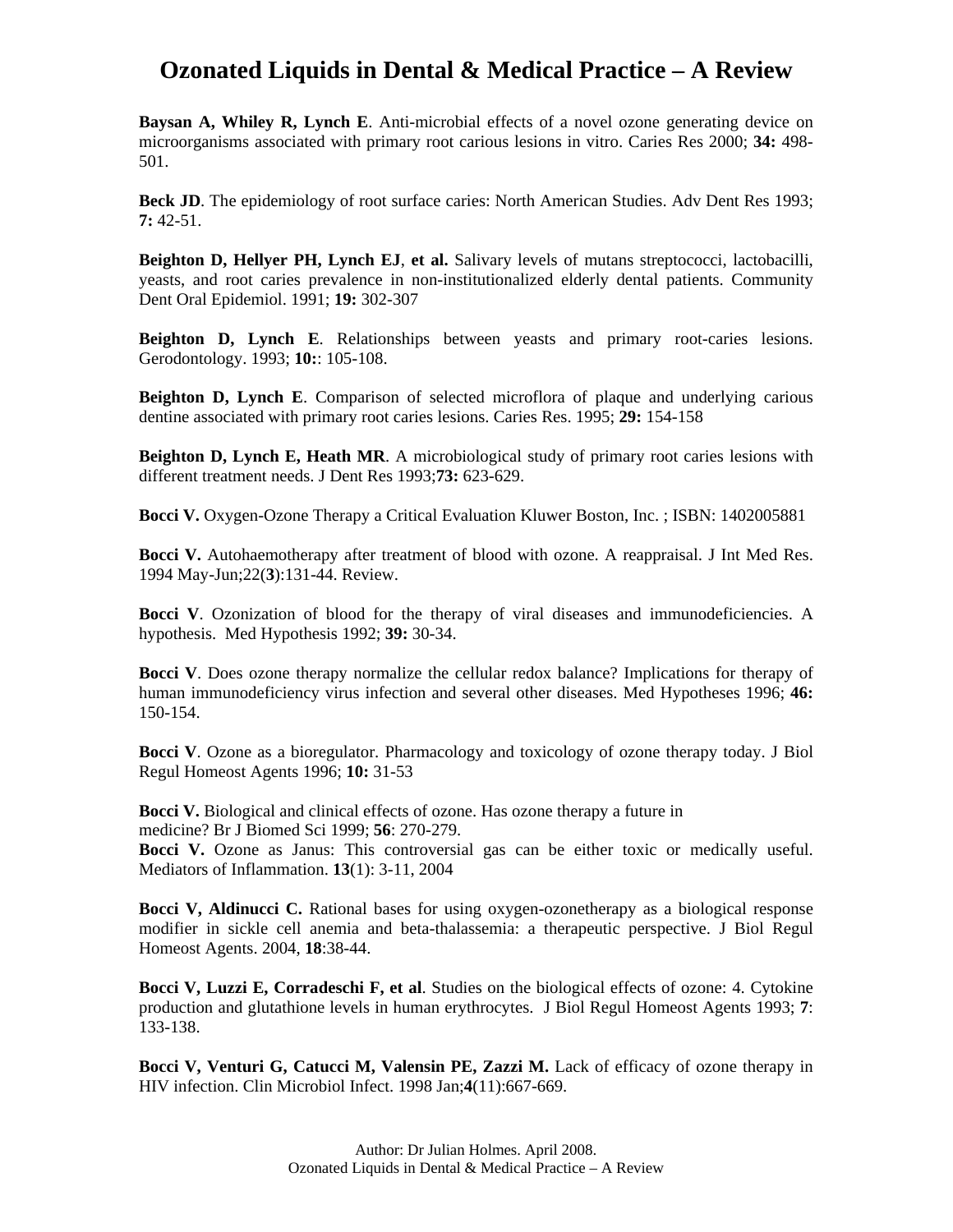**Bradshaw DJ, McKee AS, Marsh PD**. Prevention of population shifts in oral microbial communities in vitro by low fluoride concentrations. J Dent Res 1990; **69:** 436-441

Brailsford SR, Lynch E, Beighton D. The isolation of Actinomyces naeslundii from sound root surfaces and root carious lesions. Caries Res. 1998; **32**:100-106.

**Burleson GR, Murray TM, Pollard M.** Inactivation of viruses and bacteria by ozone, with and without sonication. Appl Microbiol. 1975 Mar;**29**(3):340-4.

**Brauer M, Brook JR.** Personal and fixed-site ozone measurements with a passive sampler. J Air Waste Manag Assoc. 1995 Jul;**45**(7):529-37.

**Campbell D, Hussey D, Cunningham L, Lynch E.** Effect of Ozone on Surface Hardness of Restorative Materials. J Dent Res **82**; B-311; 2003

**Carpendale MT, Freeberg JK.** Does ozone alleviate AIDS diarrhea? J Clin Gastroenterol **17**(2):142-145, 1993.

**Carpendale MT, Freeberg JK.** Ozone inactivates extracellular human immunodeficiency virus at non-toxic concentrations. Fourth Intl Conf AIDS, Stockholm, abstract 3560, 1988.

**Carpendale MT, Freeberg JK.** Ozone inactivates HIV at noncytotoxic concentrations. Antiviral Res. 1991 Oct;**16**(3):281-92.

**Castañeira ET, Cruz O, Menéndez S<sup>1</sup>** . Dyschroma Treated With 'OLEOZON'. Abstract, 1995 International Ozone Conference, Havana, Cuba. Elpidio Berovides Educational Polyclinic Center, Cuba.<sup>1</sup> Ozone Research Center, Cuba.

**ten Cate JM, van Amerongen JP.** Caries diagnosis, conventional methods. Proceedings of the First Annual Indiana Conference, Indianapolis. Indiana University School of Dentistry (ISBN 0- 9655149), 1996, 27-37.

**Chang H, Fulton, Lynch E** Antimicrobial Efficacy of Ozone on Enterococcus faecalis. IADR Abstract 2003

**Christensen, G.** Dental radiographs and dental caries: a challenge. JADA June 1996. **127**:792- 793.

**Christensen R.** Air abrasion caries removal, 5-year status report. Clinical Research Associates Newsletter. December 1999. **23**:2-3.

**Clinical Research Associates.** At-Home Tooth Bleaching, State-of-Art 2001" reporting on 24 systems adressing the decrease in active ingredient during use. CRA Newsletter, Vol 25; **2**, February 2001:2-4.

**Cohen S, Parkins FM.** Bleaching tetracycline-stained vital teeth. Oral Surg Oral Med Oral Pathol 1970; **29**:465-71

**Collier FI, Heath MR, Lynch E, et al.** Assessment of the clinical status of primary root carious lesions using an enzymic assay. Caries Res. 1993; **27:** 60-64.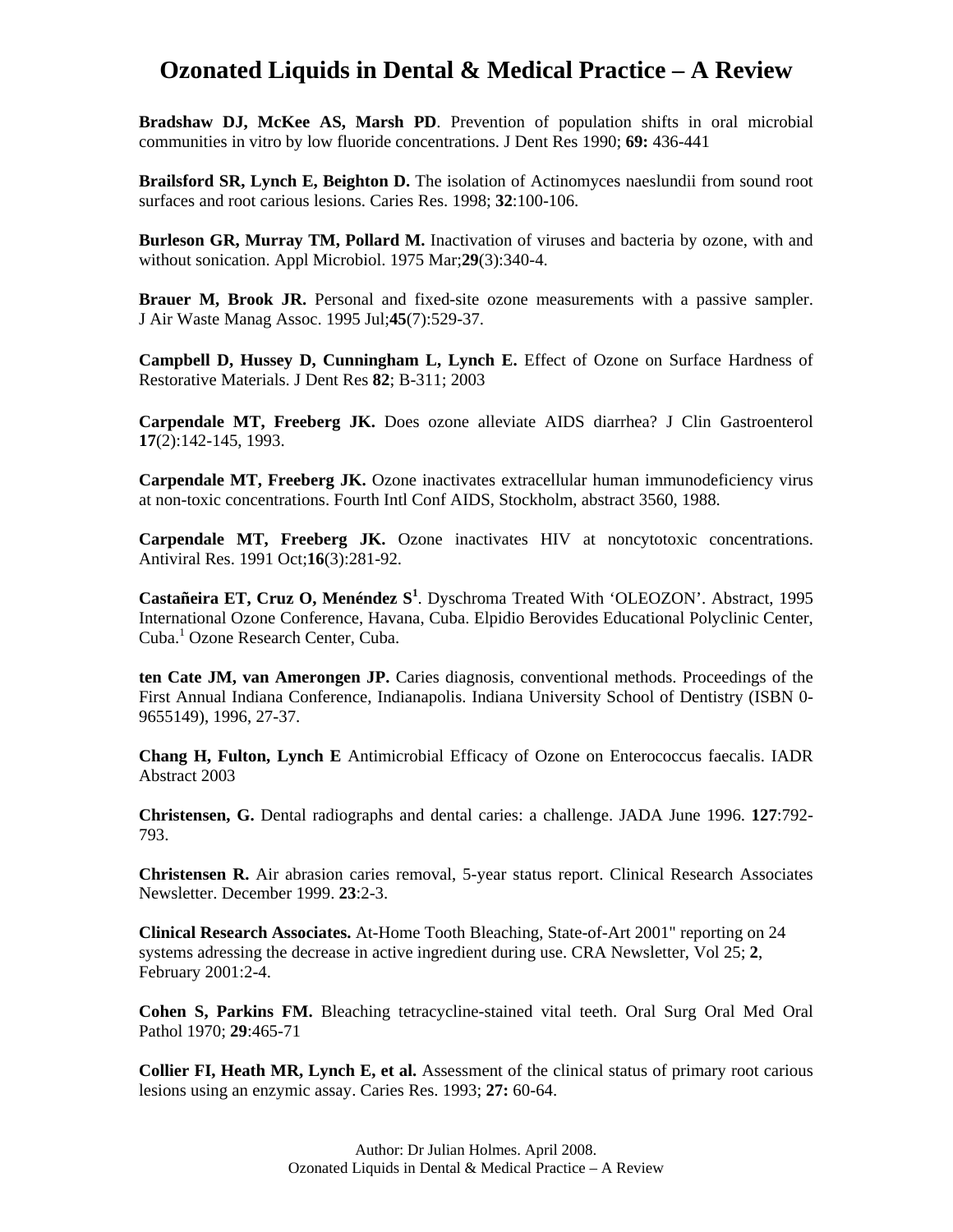**Croll T.** Enamel Microabrasion. Quintessence Publishing Company. 1991

**Croll T.** Enamel Microabrasion followed by dental bleaching case reports. Quint Int **23**(5):317- 322, 1992

**Croll TP and Cavanaugh RR.** Enamel colour modification by controlled hydrochloric acidpumice abrasion. Quintessence Int. 1986; **17**:81-87

**Cvitko E, Denehy GE, Swift EJ Jr, Pires JA.** Bond strength of composite resin to enamel bleached with carbamide peroxide. J Esthet Dent. 1991 May-Jun;**3**(3):100-2.

**Darnell DH. and Moore WC.** Vital tooth bleaching: the White and Brite Technique. Compend. Cont. Educ. Dent. 1990, **11**:86-93

**Dickermann J M, Castrabertti AO, Fuller JE.** Action of ozone on water-borne bacteria. J Eng Water Works Assoc 1954; **68**: 11.

**Dillard CJ, Litov RE, Savin WM, Dumelin EE, Tappel AL.** Effects of exercise, vitamin E, and ozone on pulmonary function and lipid peroxidation. J Appl Physiol. 1978 Dec;**45**(6):927-32.

**Domingo H, Holmes J.** Reduction in treatment time with combined air abrasion and ozone compared to traditional 'Drill & Fill'. IADR J Dent Res, 2004.

**Domingo H, Holmes J, Abu-Naba L, Al Shorman H, Baysan A Freeman R.** Economic savings treating root caries with ozone. IADR 2004.

**Domingo H, Abu-Naba L, Al Shorman H, Holmes J, Marashdeh M, Abu-Salem O, Smith C, Freeman R, and Lynch E.** Reducing barriers to care in patients managed with ozone. J. Dent. Res, 2003. **82A**: p. 0677

**Downer MC.** The improving dental health of United Kingdom adults and prospects for the future. Brit Dent J 1991; **170:** 154-158.

**Duckworth R**. The science behind caries prevention. Int Dent J 1993; **43:** 529-539.

**Ebensberger U, Pohl Y, Filippi A.** PCNA-expression of cementoblasts and fibroblasts on the root surface after extraoral rinsing for decontamination. Dent Traumatol. 2002 Oct;**18**(5):262-6.

**Ed McCabe**, in http://www.silvermedicine.org/ ed-mccabe -ozone.html

**Ekstrand KR, Ricketts DN, Kidd EA, Qvist V, Schou S.** Detection, diagnosing, monitoring and logical treatment of occlusal caries in relation to lesion activity and severity: an in vivo examination with histological validation. Caries Res 1998; **32**(4):247-54

**Embery G, Waddington R.** Gingival crevicular fluid: biomarkers of periodontal tissue activity. Adv Dent Res. 1994 Jul;**8**(2):329-36.

**Emilson CG, Ravald N, Birkhed D**. Effects of a 12-month prophylactic programme on selected oral bacterial populations on root surfaces with active and inactive carious lesions. Caries Res 1993; **27:** 195-200.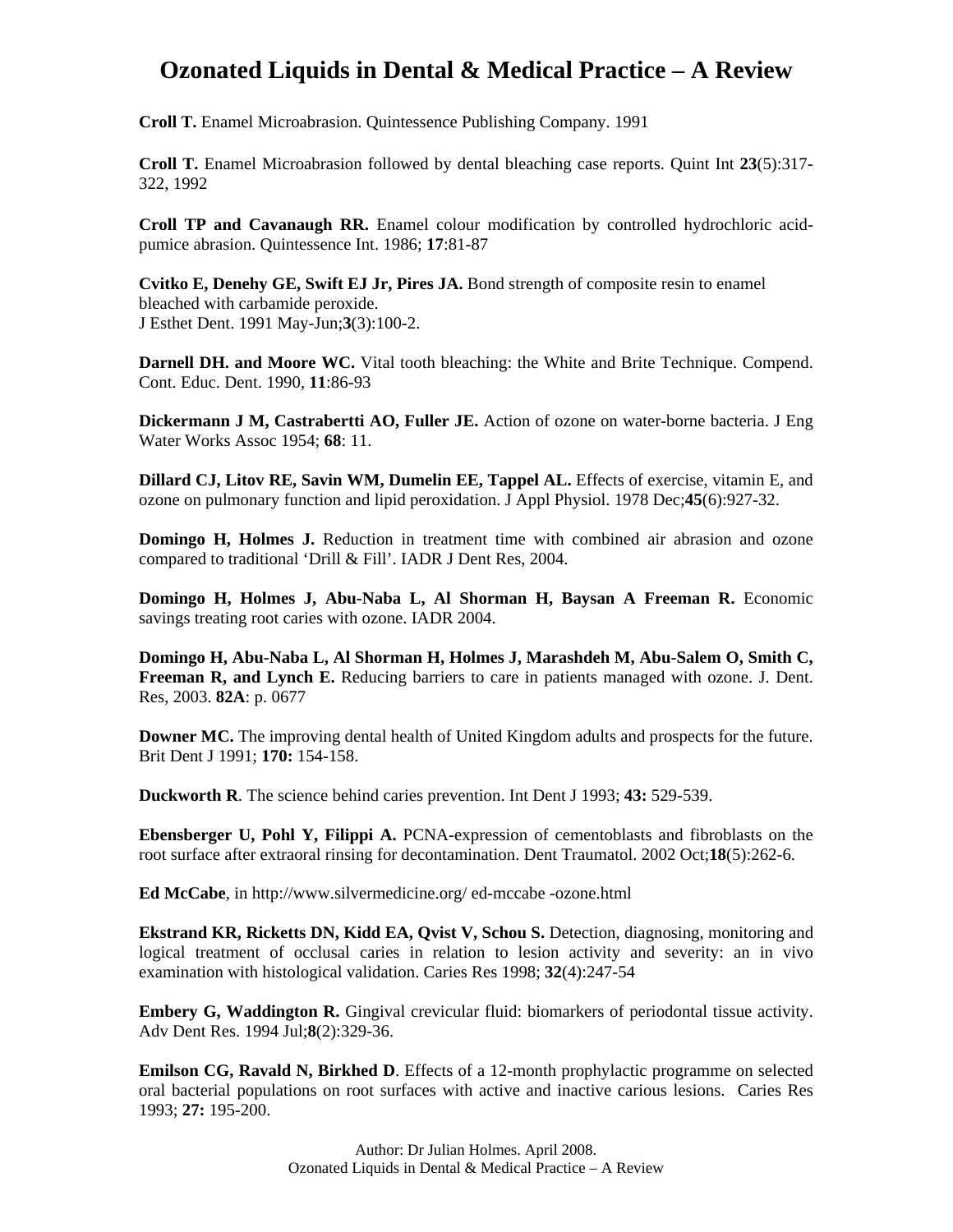Feinman RA. Bleaching vital teeth. Curr Opin Cosmet Dent. 1994;:23-9.

**Feinman RA, Goldstein RE and Garber DA.** Bleaching Teeth. Quintessence Publishing Company, Chicago. 1987; 18-33

**Fletcher M, Farina M, Smyth M and Woodbury S.** Bleaching of discoloured teeth. Penn Dental Journal 1992: Winter: 9-29

**Freeman BA, Sharman MC, Mudd JB.** Reaction of ozone with phospholipid vesicles and human erythrocyte ghosts. Arch Biochem Biophys. 1979 Oct 1;**197**(1):264-72.

**Friedman LI, Stromberg RR.** Viral inactivation and reduction in cellular blood products. Rev Fr Transfus Hemobiol. 1993 Jan;**36**(1):83-91. Review

**Fure S**. Five-year incidence of caries, salivary and microbial conditions in 60-, 70- and 80-yearold Swedish individuals. Caries Res 1998; **32:** 166-174.

**Gage J.** Colour and Culture, Practice and Meaning from Antiquity to Abstraction, hames and Hudson, 1993, p. 221

**Galan D, Lynch E**. Epidemiology of root caries. Gerodontology 1993; **10:** 59-71.

**Galan D, Lynch E**. Prevention of root caries in older adults. J Can Dent Assoc. 1994; **60:**:422 433

**Garber GE, Cameron DW, Hawley-Foss N, Greenway D, Shannon ME.** The use of ozonetreated blood in the therapy of HIV infection and immune disease: a pilot study of safety and efficacy. AIDS. 1991 Aug;**5**(8):981-4.

**Gerlach RW, Gibb RD, Sagel PA.** Initial color change and color retention with a hydrogen peroxide bleaching strip. Am J Dent. 2002 Feb;**15**(1):3-7.

**Gliner JA, Matsen-Twisdale JA, Horvath SM.** Auditory and visual sustained attention during ozone exposure. Aviat Space Environ Med. 1979 Sep;**50**(9):906-10.

**Goldstein BD, Balchum OJ.** Effect of ozone on lipid peroxidation in the red blood cell. Proc Soc Exp Biol Med. 1967 Nov;**126**(2):356-8.

**Goldstein BD, Lodi C, Collinson C, Balchum OJ.** Ozone and lipid peroxidation. Arch Environ Health. 1969 Apr;**18**(4):631-5.

**Goldstein R.** Change your smile. II Ed. Quintessence Publishing Company.1988

**Goldstein CE, Goldstein RE, Feinman RA, Garber DA.** Bleaching vital teeth: state of the art. Quintessence Int. 1989 Oct;**20**(10):729-37.

Grootveld M, Smith C; An Investigation of the Molecular Nature of Extrinsic & Intrinsic Tooth Discolouration. J Dental Research 2002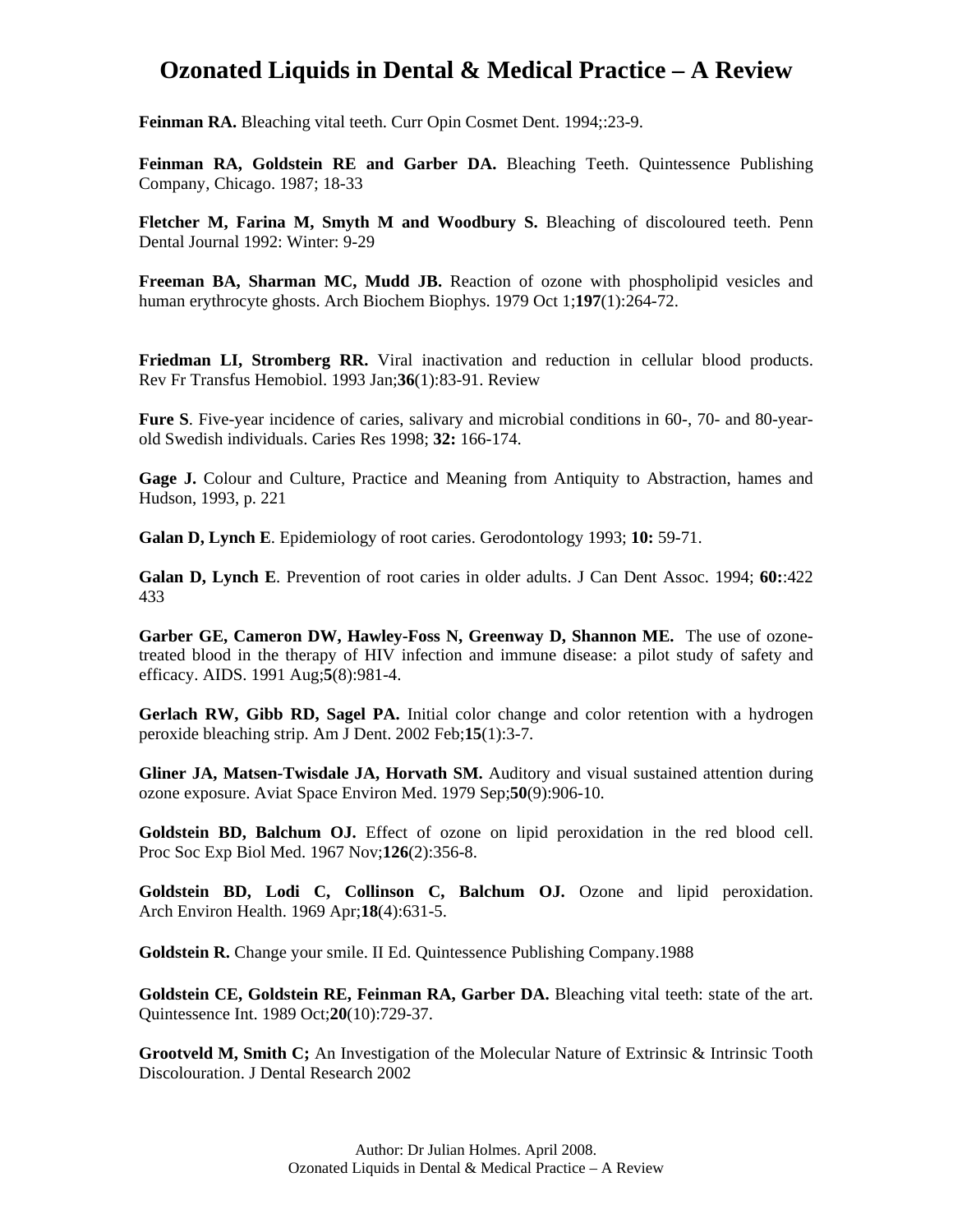**Gutteridge JM, Halliwell B.** Iron toxicity and oxygen radicals. Baillieres Clin Haematol. 1989 Apr;**2**(2):195-256.

**Hand JS, Hunt RJ, Beck JD**. Incidence of coronal and root caries in an older adult population. J Public Health Dent 1988; **48:** 14-19.

**Haywood VB.** Nightguard vital bleaching: Current information and research. Esthet. Dent. Update 1990; **1**: 20-25

**Haywood VB.** Achieving, maintaining, and recovering successful tooth bleaching. J Esthet Dent. 1996;**8**(1):31-8.

**Haywood, V.** Bleaching of vital teeth. Quintessence Int. 1997 Vol **28**(6): 424-7.

**Haywood VB and Heyman HO.** Nightguard Vital Bleaching. Quintessence Int. 1989; **20**: 173- 176

**Haywood VB and Heyman HO.** Nightguard vital bleaching. Quintessence Int. 1991; **22**: 515- 523

**Haywood VB, Leonard RH, Nelson CF and Brunson WD.** Effectiveness, side effects and longterm status of nightguard vital bleaching. JADA 1994; **125**:1219-26

**Hazen SP, Chilton NW, Mumma RD.** The problem of root caries; 1. Literature review and clinical description. J Amer Dent Assoc 1973; **86:** 137-144.

**Hellyer PH, Beighton D, Heath MR**, **et al.** Root caries in older people attending a general dental practice in East Sussex. Br Dent J 1990; **169:** 201-206.

**Hellyer P, Lynch E**. Diagnosis of root caries - a critical review. Gerodontology 1991; **9:** 95-102.

**Holmes J.** A Clear View of a Familiar Orifice. Dental Practice 1994

**Holmes J,** New technologies in dental care. Dentistry, 2002. 16th May: p. 14. 3-part series

**Holmes J.** Clinical reversal of root caries using ozone, double-blind, randomised, controlled 18-month trial. Gerodontology. 2003;**20**:106-114.

**Holmes J.** Clinical reversal of root caries using ozone, double-blind, randomised, controlled 18-month trial. IADR Abstract no. 2881; 2004b.

**Holmes J.** Clinical reversal of root caries using ozone, double-blind, randomised, controlled 18-month trial. IADR Abstract no. 117; 2004c.

**Holmes J.** Clinical reversal of occlusal carious lesions (OCLs). J. Dent. Res, 2003. **82B**: p. 2752

**Holmes J.** Clinical Reversal of occlusal pit and fissure caries using ozone. The First Pan European Festival of Oral Scinces, Cardiff, UK. Abstract no. 431; 2002

**Holmes J.** Clinical Reversal of occlusal pit and fissure caries using ozone. The First Pan European Festival of Oral Scinces, Cardiff, UK. J Dent Res 2003c; 82: C-535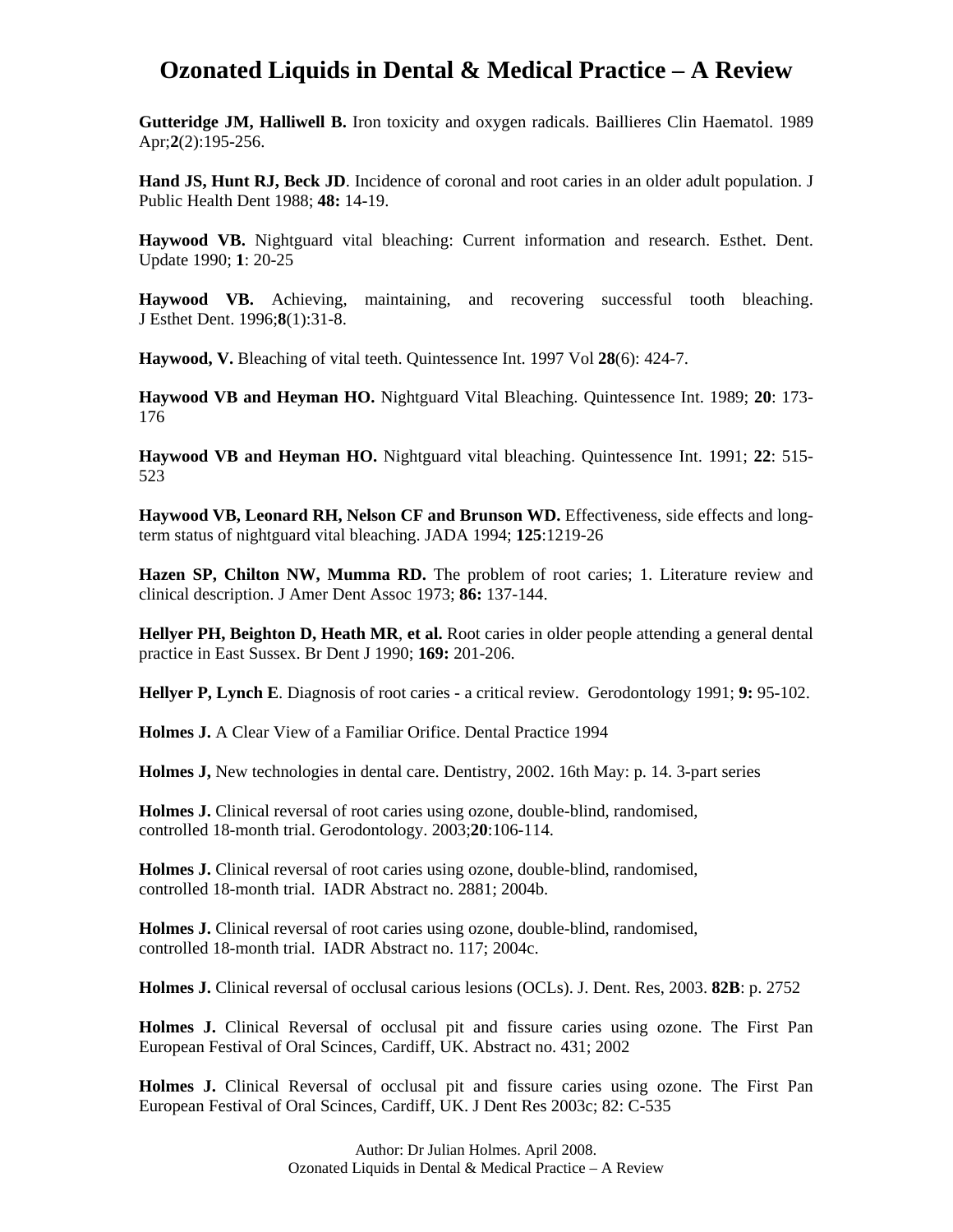**Holmes J.** Restoration of ART and Ozone treated primary root carious lesions. IADR, J Dent Res, 2004.

**Holmes J.** Ozone treatment of root caries after 21-months. BSDR Annual Scientific Meeting; 2004.

**Holmes J.** Personal communication. Submitted for publication. 2004

**Holmes J and Daley T.** Sensitivity and cracked teeth; treatment with ozone. Dental Practice 2003; June

**Holmes J, Grootveld M, Smith C, Claxson A, and Lynch E,** Bleaching of Components Responsible for Extrinsic Tooth Discoloration by Ozone. J Dent Res **82**(Spec Iss A):0615, 2003

**Holmes J and Lynch E.** Reversal of occlusal caries using air abrasion, ozone, and sealing. IADR Abstract no. 3468; 2004;

**Holmes J and Lynch E.** Reversal of occlusal caries using air abrasion, ozone, and sealing. J. Dent. Res, 2004. **83A:** p. 3468;

**Holmes J and Lynch E.** Reversal of occlusal fissure caries using ozone. AADR Abstract no. 678; 2003b

**Hooker MH, Gazzard BG.** Ozone-treated blood in the treatment of HIV infection. AIDS. 1992 Jan;**6**(1):131.

**Hoppe P, Praml G, Rabe G, Lindner J, Fruhmann G, Kessel R.** Environmental ozone field study on pulmonary and subjective responses of assumed risk groups. Environ Res. 1995 Nov;**71**(2):109-21.

**Hoppe P, Lindner J, Praml G, Bronner N.** Effects of environmental ozone on the lung function of senior citizens. Int J Biometeorol. 1995 Mar;**38**(3):122-5

**Hussey D, Armstrong C, Lynch E.** Bond Strengths of Composite to Enamel/Dentine Treated With Ozone. The First Pan European Festival of Oral Sciences, Cardiff, UK Abstract no. 697; 2002

**Horvath SM, Gliner JA, Matsen-Twisdale JA.** Pulmonary function and maximum exercise responses following acute ozone exposure. Aviat Space Environ Med. 1979 Sep;**50**(9):901-5.

**Jacobs GP.** Non-nitro radiation sensitizers. Int J Radiat Biol Relat Stud Phys Chem Med. 1986 May;**49**(5):887-90.

**Katz RV**. The clinical diagnosis of root caries. Issues for the clinician and researcher. Am J Dent 1995; **8:** 335-341.

**Kelly M, Steele J, Nuttall N, Bradnock G, Morris J, Nunn J.**Adult dental health survey. Oral health in the United Kingdom 1998. London. HMSO 2000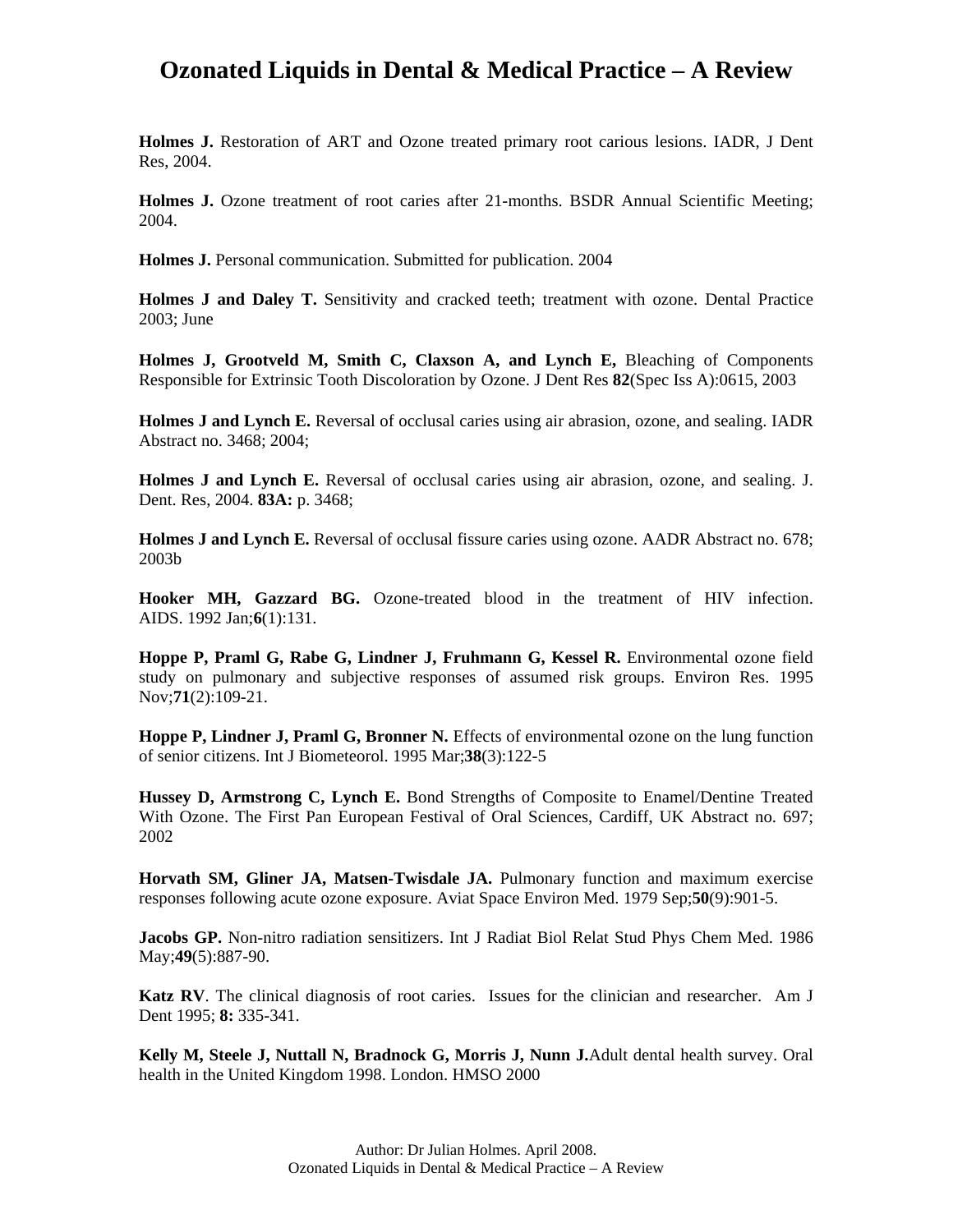**Keltjens HMAM, Schaeken MJM, van der Hoeven H**. Preventive aspects of root caries. Int Dent J 1993; **43:** 143-148.

**Kleinknecht RA, Klepac RK, Alexander D.** Origins and characteristics of dental fears of dentistry. Journal of the American Dental Association 1973; **86**: 842-848.

**Koutrakis P, Wolfson JM, Bunyaviroch A, Froehlich S.** A passive ozone sampler based on a reaction with nitrite. Res Rep Health Eff Inst. 1994 Feb;**63**:19-47; discussion 67-82.

**Lewinstein I, Hirschfeld Z, Stabholz A, Rotstein I.** Effect of hydrogen peroxide and sodium perborate on the microhardness of human enamel and dentin. J Endodont **20**:61-3, 1994

Lewinstein I, Fuhrer N, Churaru N, Cardash H. Effect of different peroxide bleaching regimens and subsequent fluoridation on the hardness of human enamel and dentin. J Prosthet Dent. 2004 Oct;**92**(4):337-42.

Li **Y.** Tooth bleaching using peroxide-containing agents: current status of safety issues. Compend Contin Educ Dent. 1998 Aug;**19**(8):783-6, 788, 790,

**Liu LJ, Delfino R, Koutrakis P.** Ozone exposure assessment in a southern California community. Environ Health Perspect. 1997 Jan;**105**(1):58-65.

**Lussi A.** Comparison of Different Methods for the Diagnosis of Fissure Caries without Cavitation. Caries Research August 1993. **27**:409-416.

**Lussi A, Megert B, Longbottom C, Reich E, Francescut P.** Clinical performance of a laser fluorescence device for detection of occlusal caries lesions. Eur J Oral Sci 2001 Feb; **109**:14-19

**Lynch E**. The measurement of root caries for research purposes. J Dent Res 1986; **65:** 510.

**Lynch E**. Microleakage. J Dent. 1992; **20:**3-10.

**Lynch E**. The diagnosis and management of primary root caries. PhD. thesis, University of London, 1994.

**Lynch E**. Antimicrobial management of primary root carious lesions: a review. Gerodontology. 1996; **13:** 118-129.

**Lynch E**. Relationships between clinical criteria and microflora of primary root caries. Proceedings of the First Annual Indiana Conference, Indianapolis. Indiana University School of Dentistry (ISBN 0-9655149), 1996; 195-242

**Lynch E.** Kariesbehandlung mit Ozon. Die Quintessenz 2003; **54**: 608-610

Lynch E. Leczenie prochnicy za pomoca ozonu. Quintessence dla lekarzy stomatologow 2003; **11**:198-200

**Lynch E, Baysan A**. Reversal of primary root caries using a dentifrice with a high fluoride content. Caries Res. 2001; **35:**:60-64.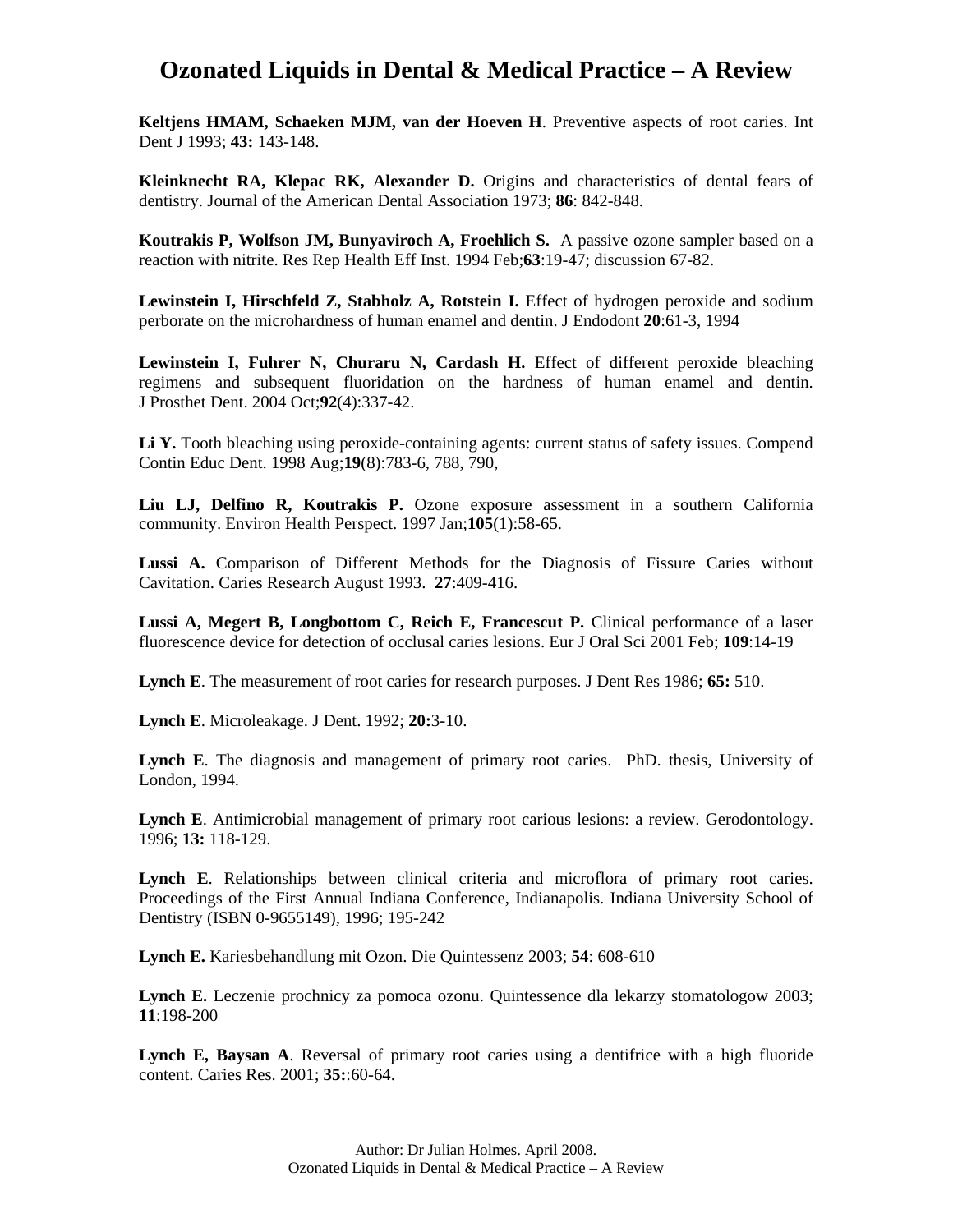**Lynch E, Baysan A, Ellwood R et al**. Effectiveness of two fluoride dentifrices to arrest root carious lesions. **Am J Dent**. 2000; **13:** 218-220.

**Lynch E, Beighton D**. Short term effects of Cervitec on the microflora of primary root carious lesions requiring restoration. Caries Res 1993; **27:** 106

Lynch E, Beighton D. Relationships between mutans streptococci and perceived treatment needs of primary root carious lesions. Gerodontology 1993; **10:** 98-104.

**Lynch E, Beighton D:** A comparison of primary root caries lesions classified according to colour. Caries Res 1994**; 28:** 233-239.

**Lynch E, Brailsford S.R, Morris-Clapp C.** Effect on Cervitec on the treatment needs of primary root-caries. J Dent Res 1995;**73:** 535

**Lynch E, Grootveld M, Holmes J, Silwood CJ, Claxson AWD, Prinz J, Toms H.** 1H NMR Analysis of Ozone-treated Grapeseed, Olive and Sunflower Oils. AADR Abstract no. 182; 2003

**Lynch E, Samarawickrama DY, Claxson AW, Hawkes JE, Atherton M, Naughton DP, Grootveld MC.** Safety aspects concerning the therapeutic and cosmetic applications of hydrogen peroxide H2O2 - containing gels, whiteners, oral rinses and dentifrices. Journal of J Ir Dent Assoc. 1994;**40**(3):78-82.

**Lynch E, Silwood CJ, Abu-Naba'A L, Al Shorman H, Baysan A, Holmes J, Grootveld M.** Oxidative Consumption of Root caries Biomolecules using Ozone. Caries Res 2004; **38**: 364

**Lynch E, Smith E, Baysan A, Silwood C J, Mills B, Grootveld M.** Salivary Oxidising Activity of a Novel Anti-bacterial Ozone-generating Device. Journal of Dental Research 2001; **80**:13

**Lynch E, Tay WM**. Glass ionomer cements part III- clinical properties II. J Irish Dent Assoc 1989; **35:** 66-73.

**Manji F, Fejerskov O, Baelum V**. Pattern of dental caries in an adult rural population. Caries Res 1989; **23:** 55-62

**Matile H.** Die Farbenlehre Phillip Otto Runges, 2nd edition, Munich 1979

**Matis BA, Cocharan MA, Eckert G, and Carlson TJ.** The Efficacy and safety of a 10% carbamide peroxide gel. Quintessence Int. 1998 **29**:555-563

**Mc Laughlin G, Freedman G.** Colour atlas of tooth whitening. Tshyaku Euvo America Inc 1991

**Menzel DB.** Toxicity of ozone, oxygen, and radiation. Annu Rev Pharmacol. 1970;**10**:379-94.

**Miguel LC, Baratieri LN, Monteiro S Jr, Ritter AV**. In situ effect of 10% carbamide peroxide on resin-dentin bond strengths: a novel pilot study. J Esthet Restor Dent. 2004;**16**(4):235-41

**Miyazaki M, Sato H, Sato T, Moore BK, Platt JA.** Effect of a whitening agent application on enamel bond strength of self-etching primer systems. Am J Dent. 2004 Jun;**17**(3):151-5.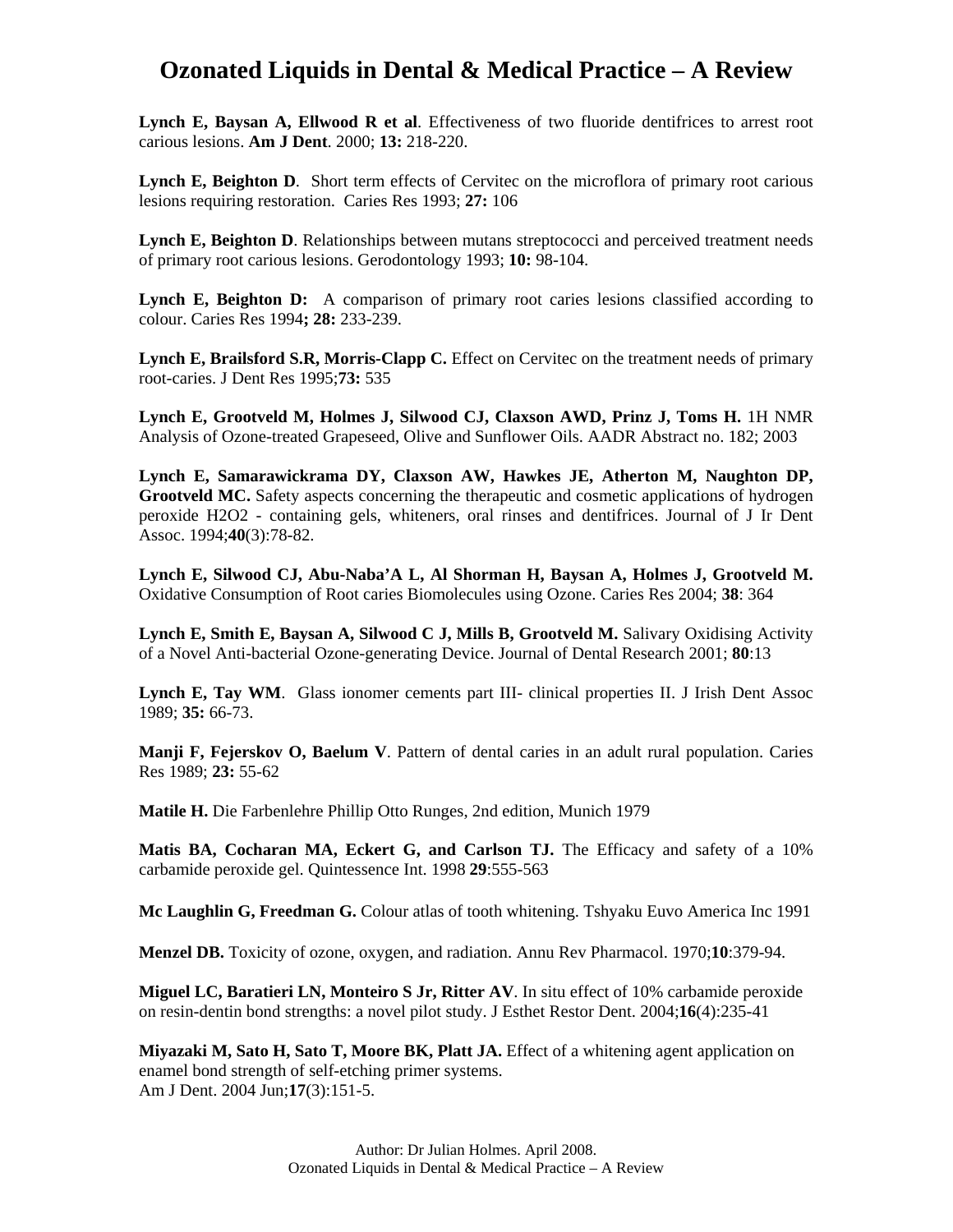**Moore R, Brodsgaard I, Mao TK, Kwan HW, Shiau YY, Knudsen R.** Fears of injections and reported negative dentist behaviour among Caucasian American and Taiwanese adults from dental school clinics. Community Dent Oral Epidemol 1996; **24**: 292-295.

**Moseley R, Waddington RJ, Embery G.** Degradation of glycosaminoglycans by reactive oxygen species derived from stimulated polymorphonuclear leukocytes. Biochim Biophys Acta. 1997 Dec **31**;1362(2-3):221-31.

**Nunn J, Morris J, Pine C, Pitts NB, Bradnock G, Steele J.** The condition of teeth in the UK in 1998 and implication for the future. Br Dent J 2000; **23:** 613-644.

**Nyvad B, Fejerskov O**. Active root surface caries converted into inactive caries as a response to oral hygiene. Scand J Dent Res 1986; **94:** 281-284

**Nyvad B, Fejerskov O**. Scanning electron microscopy of early microbial colonization of human enamel and root surfaces in vivo. Scand J Dent Res 1987; **95:** 287-296.

**Nathoo SA. and Chmielewski MB.** Clinical Evaluation of Colgate Platinum Professional Tooth Whitening System and Rembrandt Lighten Bleaching Gel. Compend. Contin. Educ. Dent. Suppl 1994; **17**: S640-645

**Nathoo SA. Mascolo MM. and Warner JW.** Clinical Evaluation of a Light Activated Tooth Whitening System. J. Dent. Res. 2000; **79**: 2358

**Nathoo SA and Vaidyanathan TK.** Effect of a Light Activated Tooth Whitening System upon Microhardness of Enamel and Composite. J. Dent. Res. 2000; **79**: 966

**O'Mullane DM, Whelton H**. Oral health in Irish adults 1899-90. Government Publications Stationery Office, Dublin, 1992

**Papas A, Joshi A, Giunta J**. Prevalence and intraoral distribution of coronal and root caries in middle-aged and older adults. Caries Res 1992; **26:** 459-465.

**Papas A, Russell D, Singh M, et al**. Double blind clinical trial of a remineralizing dentifrice in the prevention of caries in a radiation therapy population. Gerodontology 1999; **16:** 2-10.

Paterson RC, Watts A, Saunders WP, Pitts NB. Modern Concepts in the Diagnosis and Treatment of Fissure Caries. Quintessence Publishing Co., Chicago, 1991, (56-58).

**Pearson HH.** Bleaching of the discolored pulpless tooth. J Am Dent Assoc. 1958 Jan;**56**(1):64-8.

**Pinelli C, Campos Serra M, de Castro Monteiro Loffredo L.** Validity and reproducibility of a laser fluorescence system for detecting the activity of white-spot lesions on free smooth surfaces in vivo Caries Res 2002 Jan-Feb;**36**(1):19-24

**Pryor WA, Stanley JP, Blair E.** Autoxidation of polyunsaturated fatty acids: II. A suggested mechanism for the formation of TBA-reactive materials from prostaglandin-like endoperoxides. Lipids. 1976 May;**11**(5):370-9.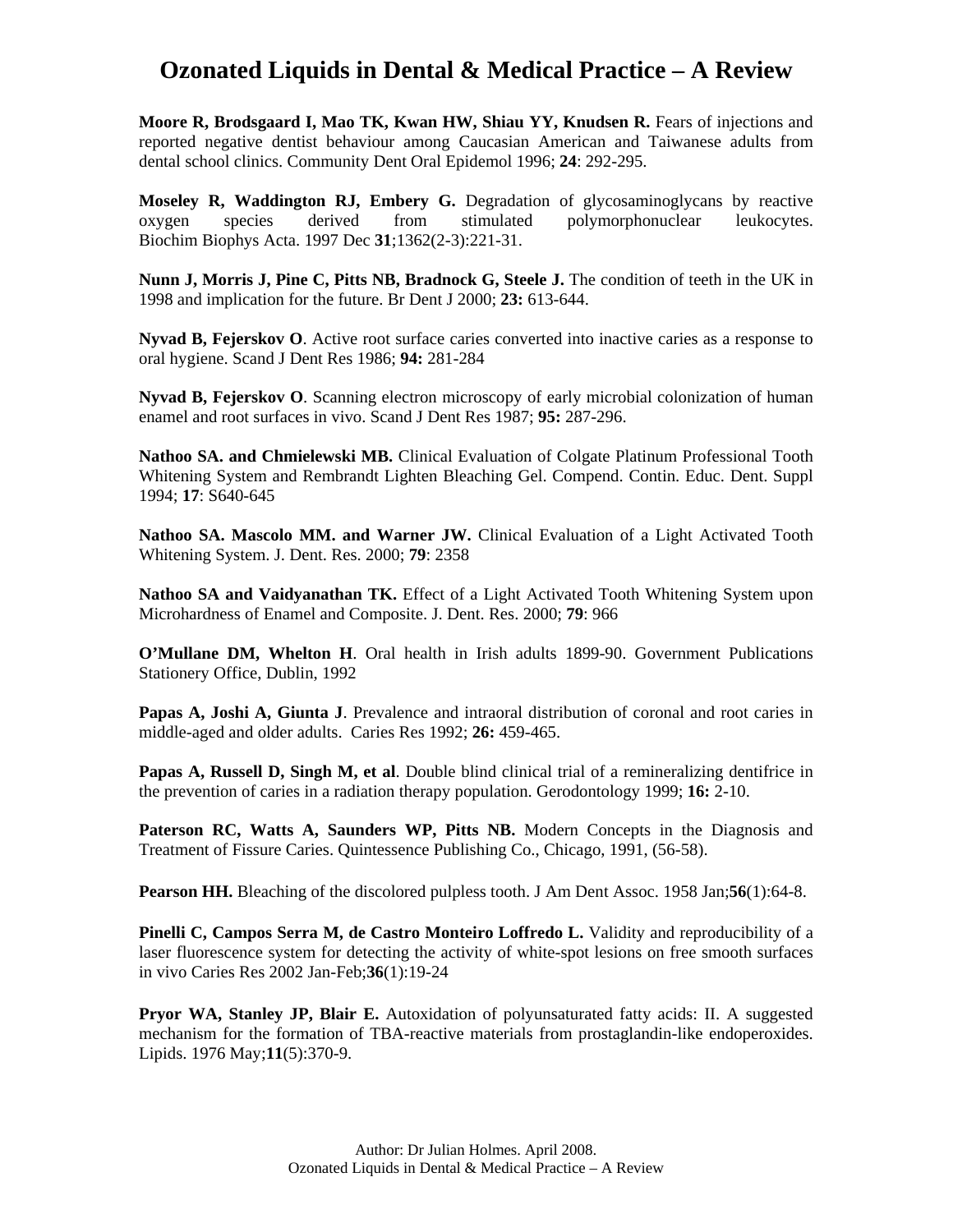**Ricketts D, Kidd E, Weerheijm K, de Soet H.** Hidden Caries: what is it? does it exist? does it matter? International Dental Journal 1997; **47**:259-265.

**Roehm JN, Hadley JG, Menzel DB.** Oxidation of unsaturated fatty acids by ozone and nitrogen dioxide. A common mechanism of action. Arch Environ Health. 1971 Aug;**23**(2):142-8.

**Rotstein I, Torek Y and Lewinstein I.** Effect of Bleaching Time and Temperature on the Radicular Penetration of Peroxide Endod Dent Traumatol 1991; **7**:196-198

**Rotstein I, Zalkind M, Mor C, Tarabeah A, Friedman S.** In vitro efficiency of sodium perborate preparation used for intracoronal bleaching of discoloured non-vital teeth. Endo and Dental Traumatology **7**(4):177-180, 1991

**Schupbach P, Osterwalder V, Guggenheim B.** Human root caries: microbiota in plaque covering sound, carious and arrested carious root surfaces. Caries Res 1995; **29**:382-395

**Schmidlina PR, Zimmermannb J, Bindlc A.** Effect of Ozone on Enamel and Dentin Bond Strength. The Journal of Adhesive Dentistry 2005; **1**: S. 29-32

**Ship JA, Fox PC, Baum BJ**. How much saliva flow is enough? "Normal" function defined. J Am Dent Assoc 1991; **122**: 63-69

Silwood CJ, Lynch E, Claxson AW. <sup>1</sup>H NMR investigations of the molecular nature of lowmolecular-mass calcium ions in biofluids. J Biol Inorg Chem. 2002; **7**: 46-57.

**Silwood CJ, Lynch E, Claxson AW, Grootveld MC.** 1H and (13)C NMR spectroscopic analysis of human saliva. J Dent Res 2002 Jun;**81**(6):422-7.

Silwood C.J.L., Lynch E.J., Seddon S., Sheerin A., Claxson A.W.D. and Grootveld M. 1H-NMR analysis of microbial-derived organic acids in primary root carious lesions and saliva. NMR Biomed. 1999 Oct;**12**(6):345-56.

**Steele JG, Walls AW, Ayatollahi SM, et al.** Major clinical findings from a dental survey of elderly people in three different English communities. Brit Dent J 1996; **180:**17-23.

**Stamm JW, Banting DW, Imrey PB.** Adult root caries survey of two similar communities with contrasting natural water fluoride levels. J Am Dent Assoc 1990; **120:** 143-149

**Steir L and Lynch E**. 15-month Sealant Retention over Ozone-Treated Occlusal Caries. J Dent Res IADR Abstract 2005

**Steier L and Steier G**. Ozone and Sealant Treatment of Root Caries after 12-months. J Dent Res IADR Abstract 2005

**Tam L.** Clinical Trial of Three 10% Carbamide Peroxide Bleaching Products. J. Can. Dental Assn. 1999; **4**:201-205

**Tam LE, McComb D.** Diagnosis of occlusal caries: Part II. Recent diagnostic technologie. Diagnosis of occlusal caries: Part II. Recent diagnostic technologies. J Can Dent Assoc. 2001 Sep;**67**(8):459-63.